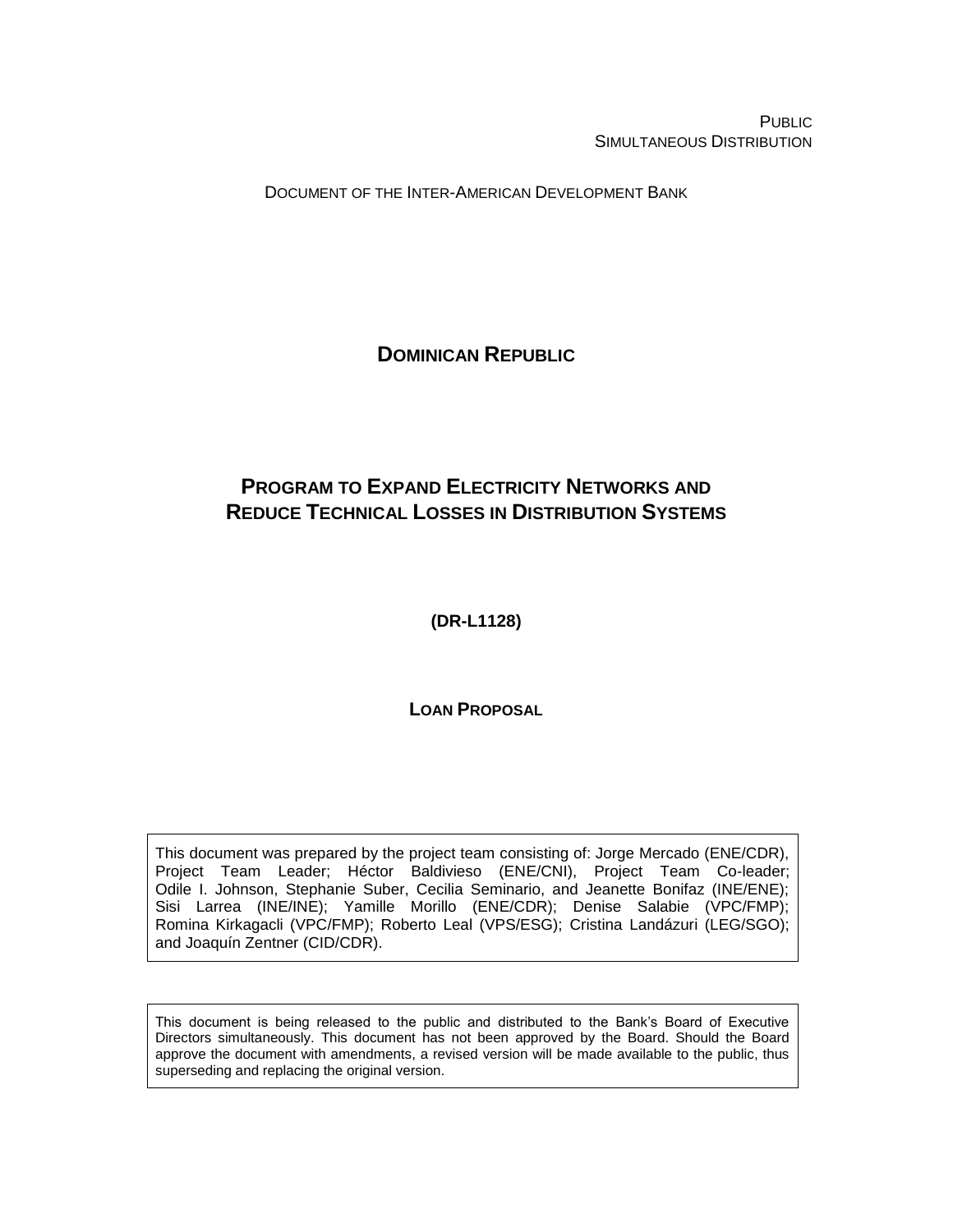### **CONTENTS**

### PROGRAM SUMMARY

| L.   |                |  |
|------|----------------|--|
|      | А.<br>В.<br>C. |  |
| II.  |                |  |
|      | А.             |  |
|      | B.<br>$C_{1}$  |  |
| III. |                |  |
|      | А.<br>В.       |  |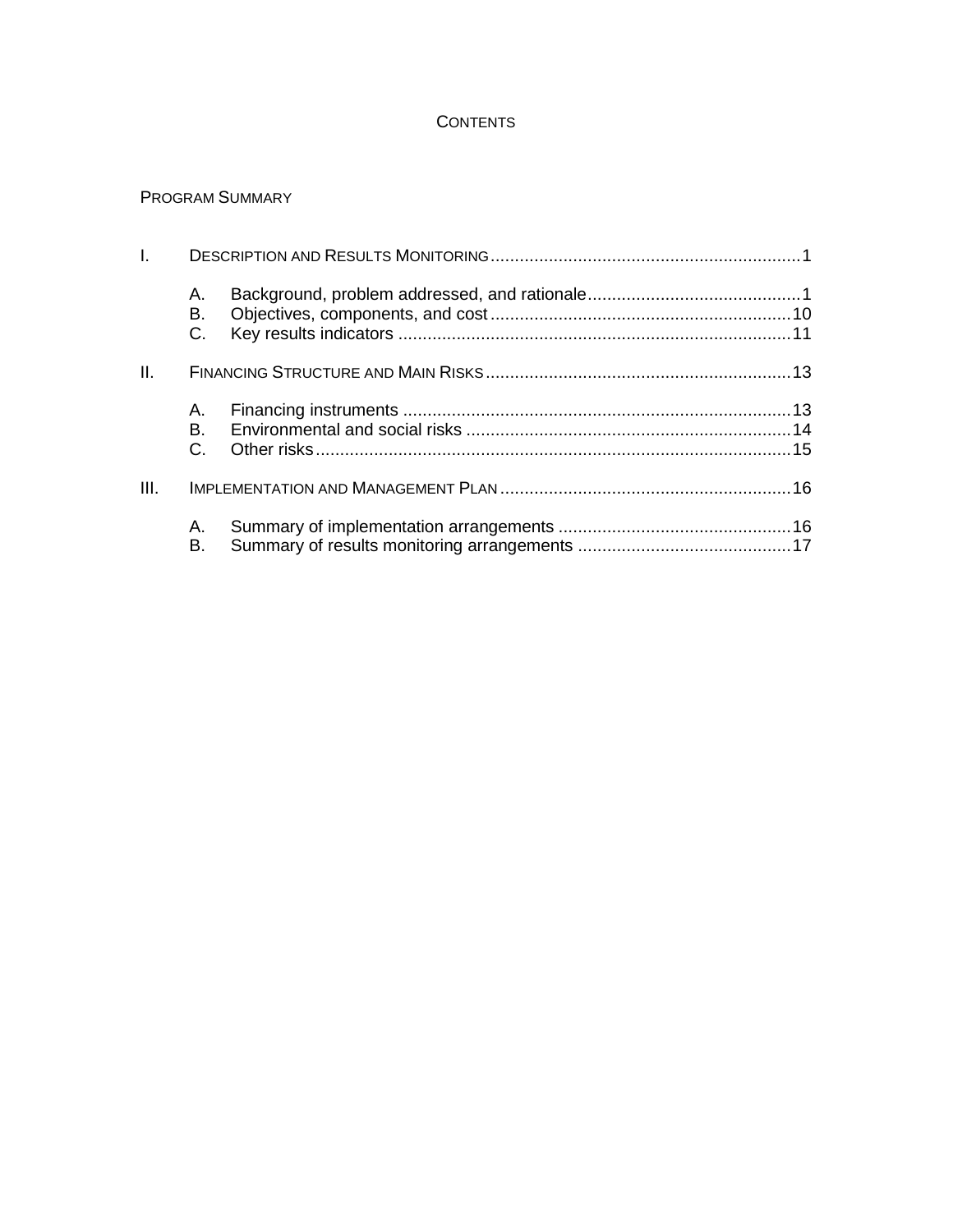### **ANNEXES**

### **PRINTED ANNEXES**

Annex I Summary Development Effectiveness Matrix

Annex II Results Matrix

Annex III Fiduciary Agreements and Requirements

### **LINKS**

### **REQUIRED**

- 1. [Multiyear execution plan](https://idbg.sharepoint.com/teams/EZ-DR-LON/DR-L1128/_layouts/15/DocIdRedir.aspx?ID=EZSHARE-1070525477-38) and [annual work plan](https://idbg.sharepoint.com/teams/EZ-DR-LON/DR-L1128/_layouts/15/DocIdRedir.aspx?ID=EZSHARE-1070525477-26)
- 2. [Monitoring and evaluation plan](https://idbg.sharepoint.com/teams/EZ-DR-LON/DR-L1128/_layouts/15/DocIdRedir.aspx?ID=EZSHARE-1070525477-28)
- 3. [Environmental and social management report](https://idbg.sharepoint.com/teams/EZ-DR-LON/DR-L1128/_layouts/15/DocIdRedir.aspx?ID=EZSHARE-1070525477-29)
- 4. [Procurement plan](https://idbg.sharepoint.com/teams/EZ-DR-LON/DR-L1128/_layouts/15/DocIdRedir.aspx?ID=EZSHARE-1070525477-25)

### **OPTIONAL**

- 1. [Program economic evaluation](https://idbg.sharepoint.com/teams/EZ-DR-LON/DR-L1128/_layouts/15/DocIdRedir.aspx?ID=EZSHARE-1070525477-30)
- 2. [Program alignment with the Public Utilities Policy](https://idbg.sharepoint.com/teams/EZ-DR-LON/DR-L1128/_layouts/15/DocIdRedir.aspx?ID=EZSHARE-1070525477-34)
- 3. [Gender analysis and support proposal](https://idbg.sharepoint.com/teams/EZ-DR-LON/DR-L1128/_layouts/15/DocIdRedir.aspx?ID=EZSHARE-1070525477-36)
- 4. Study for the [development of a master plan on the expansion of the distribution system and study of](https://idbg.sharepoint.com/teams/EZ-DR-LON/DR-L1128/_layouts/15/DocIdRedir.aspx?ID=EZSHARE-1070525477-37)  [losses at the three State-owned distribution companies](https://idbg.sharepoint.com/teams/EZ-DR-LON/DR-L1128/_layouts/15/DocIdRedir.aspx?ID=EZSHARE-1070525477-37)
- 5. [Program Operating Manual](https://idbg.sharepoint.com/teams/EZ-DR-LON/DR-L1128/_layouts/15/DocIdRedir.aspx?ID=EZSHARE-1070525477-50)
- 6. [Safeguard policy filter](http://idbdocs.iadb.org/wsdocs/getDocument.aspx?DOCNUM=EZSHARE-225723371-22) and [safeguard screening form](http://idbdocs.iadb.org/wsdocs/getDocument.aspx?DOCNUM=EZSHARE-225723371-23)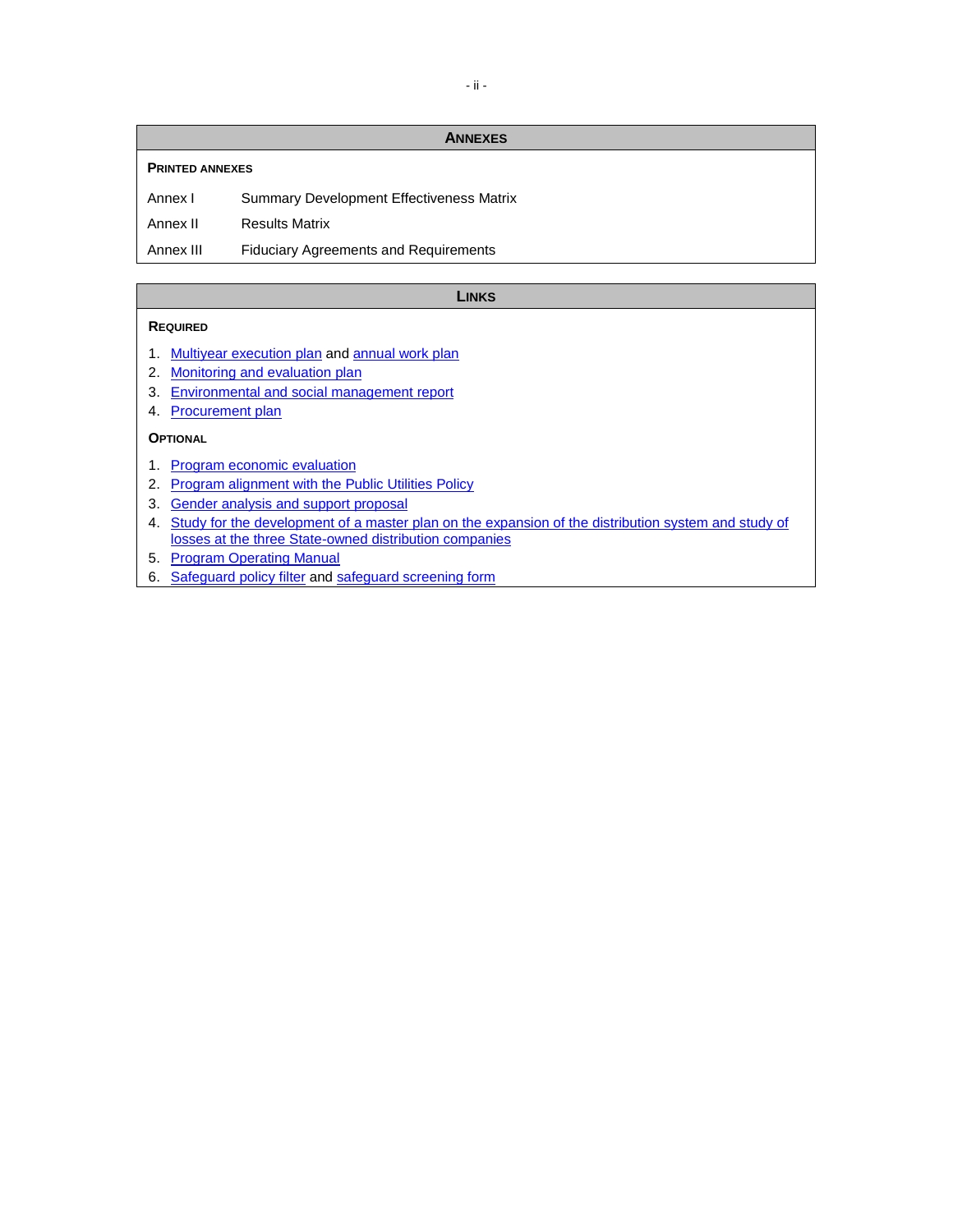### **ABBREVIATIONS**

| <b>CDEEE</b>     | Corporación Dominicana de Empresas Eléctricas Estatales<br>[Dominican Corporation of State-owned Electricity Companies] |
|------------------|-------------------------------------------------------------------------------------------------------------------------|
| <b>ECLAC</b>     | Economic Commission for Latin America and the Caribbean                                                                 |
| <b>EDEESTE</b>   | Empresa Distribuidora de Electricidad del Este S.A.                                                                     |
| <b>EDENORTE</b>  | Empresa Distribuidora de Electricidad del Norte S.A.                                                                    |
| <b>EDESUR</b>    | Empresa Distribuidora de Electricidad del Sur S.A.                                                                      |
| <b>EGE Haina</b> | Empresa Generadora de Electricidad Haina                                                                                |
| <b>EGEHID</b>    | Empresa de Generación Hidroeléctrica Dominicana<br>[State-owned hydroelectric generation company].                      |
| <b>EIRR</b>      | Economic internal rate of return                                                                                        |
| <b>ENPV</b>      | Economic net present value                                                                                              |
| <b>ESMF</b>      | Environmental and social management framework                                                                           |
| ETED             | Empresa de Transmisión Eléctrica Dominicana<br>[State-owned electric power distribution company]                        |
| <b>FIRR</b>      | Financial internal rate of return                                                                                       |
| <b>FNPV</b>      | Financial net present value                                                                                             |
| GWh              | Gigawatt-hour                                                                                                           |
| <b>ICB</b>       | International competitive bidding                                                                                       |
| <b>IPPs</b>      | Independent power producers                                                                                             |
| <b>LIBOR</b>     | London interbank offered rate                                                                                           |
| <b>NCB</b>       | National competitive bidding                                                                                            |
| <b>PCBs</b>      | Polychlorinated biphenyls                                                                                               |
| <b>PEU</b>       | Project execution unit                                                                                                  |
| <b>PMESD</b>     | Master plan for expanding the distribution system                                                                       |
| <b>QCBS</b>      | Quality- and cost-based selection                                                                                       |
| <b>SAIDI</b>     | System Average Interruption Duration Index                                                                              |
| <b>SAIFI</b>     | System Average Interruption Frequency Index                                                                             |
|                  |                                                                                                                         |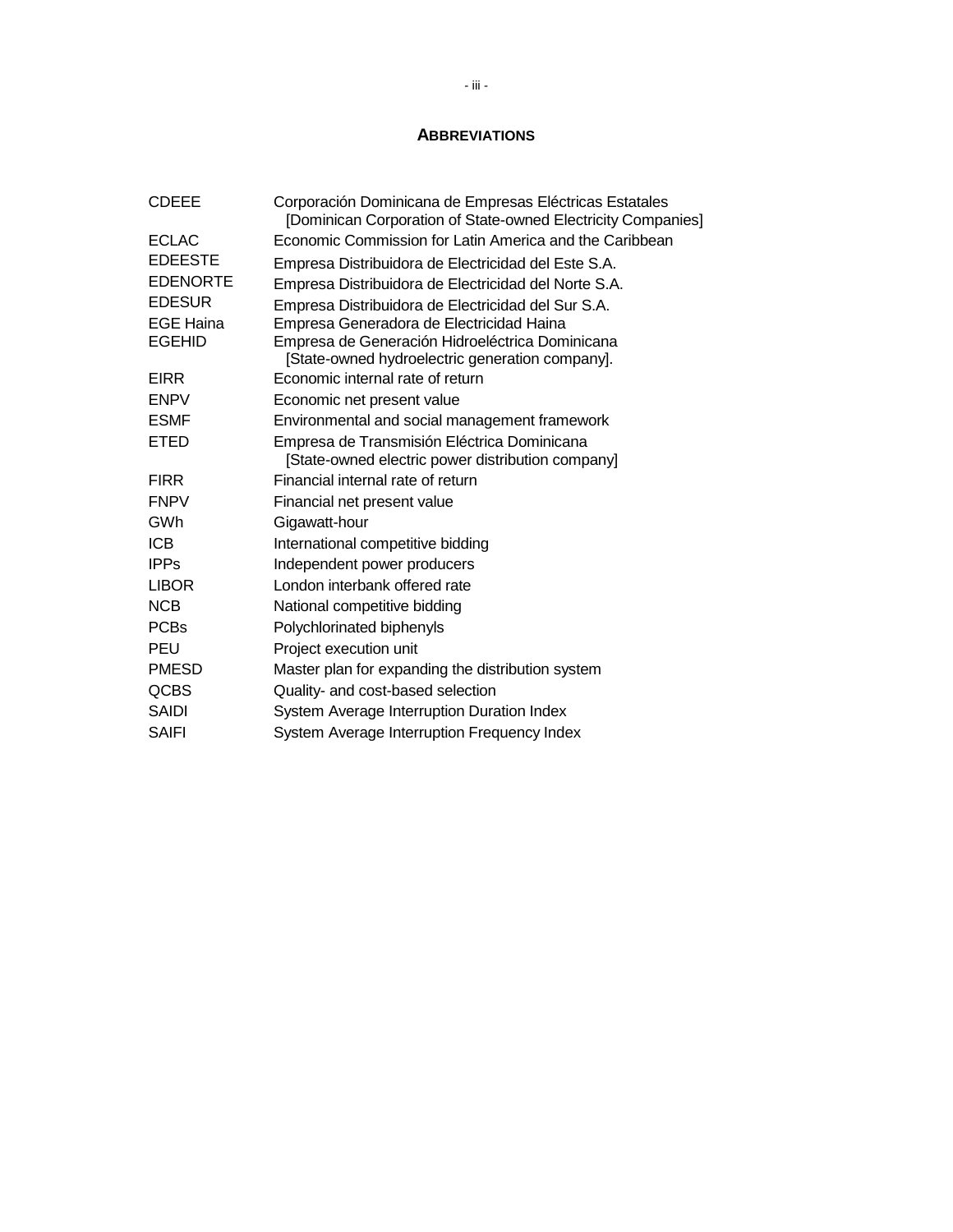### **PROGRAM SUMMARY**

### **D[OMINICAN](#page-0-0) REPUBLIC PROGRAM TO EXPAND ELECTRICITY N[ETWORKS AND](#page-0-1) REDUCE T[ECHNICAL](#page-0-1) LOSSES IN DISTRIBUTION SYSTEMS [\(DR-L1128\)](#page-0-2)**

| <b>Financial Terms and Conditions</b>                                                                    |               |      |                                 |                             |  |  |  |  |  |  |
|----------------------------------------------------------------------------------------------------------|---------------|------|---------------------------------|-----------------------------|--|--|--|--|--|--|
|                                                                                                          |               |      | Flexible Financing Facility (a) |                             |  |  |  |  |  |  |
| <b>Borrower: Dominican Republic</b>                                                                      |               |      | <b>Amortization period:</b>     | 25 years                    |  |  |  |  |  |  |
| Executing agency: Corporación Dominicana de                                                              |               |      | <b>Disbursement period:</b>     | 4 years                     |  |  |  |  |  |  |
| Empresas Eléctricas Estatales [Dominican<br>Corporation of State-owned Electricity Companies]<br>(CDEEE) |               |      | Grace period:                   | 5.5 years $(b)$             |  |  |  |  |  |  |
| <b>Source</b>                                                                                            | Amount (US\$) | $\%$ | Interest rate:                  | LIBOR-based                 |  |  |  |  |  |  |
|                                                                                                          |               |      | <b>Credit fee:</b>              | (c)                         |  |  |  |  |  |  |
| <b>IDB (Ordinary Capital):</b>                                                                           | 155 million   | 100  | Inspection and supervision fee: | (c)                         |  |  |  |  |  |  |
|                                                                                                          |               |      | Weighted average life:          | 15.24 years $(d)$           |  |  |  |  |  |  |
| Total:                                                                                                   | 155 million   | 100  | <b>Approval currency:</b>       | <b>United States dollar</b> |  |  |  |  |  |  |
| <b>Program at a Glance</b>                                                                               |               |      |                                 |                             |  |  |  |  |  |  |

**Program objective/description:** The general objective of the program is to enhance operating efficiency (i.e. reduce technical losses and improve the continuity and quality of the power supply) and improve the capacity of Empresa Distribuidora de Electricidad del Sur S.A. (EDESUR) to satisfy growing demand for electrical distribution system services, by upgrading and adding infrastructure under environmentally and financially sustainable conditions. The specific objective is to support implementation of the first stage of EDESUR's master plan for expanding the distribution system (PMESD).

**Special contractual conditions precedent to the first disbursement of the financing:** The following will be special contractual conditions precedent to the first disbursement: (i) the CDEEE's project execution unit will have been strengthened by hiring a substation technical expert and an environmental and social specialist, as described in the [environmental and social management report,](http://idbdocs.iadb.org/wsdocs/getDocument.aspx?DOCNUM=EZSHARE-1070525477-29) all of whom will work on the program's activities; and (ii) the [program](http://idbdocs.iadb.org/wsdocs/getDocument.aspx?DOCNUM=EZSHARE-1070525477-50)  [Operating Manual](http://idbdocs.iadb.org/wsdocs/getDocument.aspx?DOCNUM=EZSHARE-1070525477-50) will have been approved and entered into effect, in accordance with the terms previously agreed upon with the Bank (paragraph 3.4). See other conditions in Annex III, Fiduciary Agreements and Requirements.

**Special contractual conditions for execution:** See the special environmental and social contractual conditions in the socioeconomic conditions in Annex B of the [environmental and social management report](https://idbg.sharepoint.com/teams/EZ-DR-LON/DR-L1128/_layouts/15/DocIdRedir.aspx?ID=EZSHARE-1070525477-29).

**Exceptions to Bank policies:** None.

| <b>Strategic Alignment</b> |         |         |     |  |  |  |  |  |  |  |  |
|----------------------------|---------|---------|-----|--|--|--|--|--|--|--|--|
| Challenges: (e)            |         | ΡI<br>է |     |  |  |  |  |  |  |  |  |
| Crosscutting themes: (f)   | GC<br>Ⅳ | ↜       | IC. |  |  |  |  |  |  |  |  |

Under the terms of the Flexible Financing Facility (document FN-655-1), the borrower has the option of requesting changes to the amortization schedule as well as currency and interest rate conversions. The Bank will take operational and risk management considerations into account when reviewing such requests.

<sup>(b)</sup> Under the flexible repayment options of the Flexible Financing Facility, changes to the grace period are permitted provided that they do not entail any extension of the original weighted average life of the loan or the last payment date as documented in the loan contract.

<sup>(c)</sup> The credit fee and the inspection and supervision fee will be established periodically by the Board of Executive Directors as part of its review of the Bank's lending charges, in accordance with the relevant policies.

 $<sup>(d)</sup>$  The weighted average life could be less, depending on the actual signature date of the loan contract.</sup>

<sup>(e)</sup> SI (Social Inclusion and Equality); PI (Productivity and Innovation); and EI (Economic Integration).<br><sup>(f)</sup> GD (Gender Equality and Diversity): CC (Climate Change and Environmental Sustainability): an

GD (Gender Equality and Diversity); CC (Climate Change and Environmental Sustainability); and IC (Institutional Capacity and Rule of Law).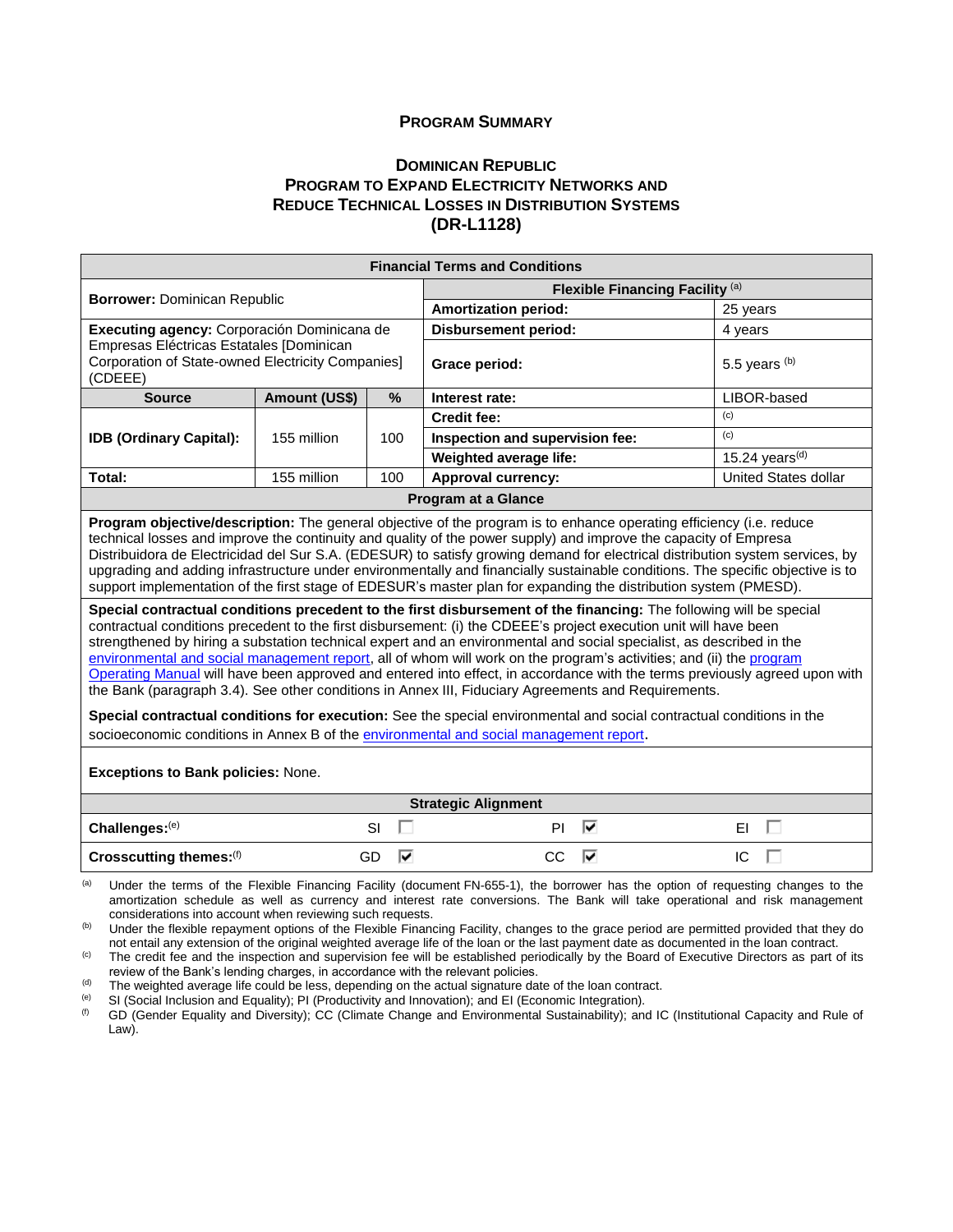# **I.** DESCRIPTION AND RESULTS MONITORING

### **A. Background, problem addressed, and rationale**

- 1.1 **Macroeconomic and fiscal situation.** The Dominican Republic has a small economy that is highly vulnerable to external shocks and natural disasters.<sup>1</sup> Over the past decade,<sup>2</sup> the country posted real economic growth of 4.9%, which is above the 2.1% average for Latin America and Caribbean. As of year-end 2017, cumulative growth stood at 4.6%, below the official forecast of 5.5%. The was primarily due to a decrease in investment flows and a significant slowdown in public capital expenditure. Growth has recovered in 2018, boosted by steps taken to ease monetary policy in 2017, improved fiscal performance, and increased foreign demand owing to the economic recovery in the United States, the country's main trade partner. According to government forecasts, the Dominican economy will sustain real GDP growth of 5.5% in 2018, and go on to average 5% between 2019 and 2022.<sup>3</sup>
- 1.2 However, the fiscal consolidation process initiated in 2012 is currently stalled. The consolidated public sector deficit was 4.4% of GDP in 2017 (compared with 4.2% in 2016), which brought consolidated public debt to 48.9% of GDP at year's end. One of the largest sources of fiscal pressure is the electricity sector. From 2000 to 2017, the electricity sector ran an average deficit of 1.1% of GDP. The drop in international oil prices led to a decrease in current transfers of up to 0.5% of GDP in 2017. However, the increase in oil prices seen during the first half of 2018 will reverse this effect, generating increased pressure on the fiscal accounts.
- 1.3 **The electricity sector.** As of December 2017, the main characteristics of the Dominican electricity sector were as follows: (i) installed generating capacity of 3,703 megawatts; (ii) annual maximum demand of 2,219 megawatts; (iii) energy matrix comprised of 40% liquid fuels,<sup>4</sup> 30.1% natural gas, 13.3% hydropower, 13.2% coal, and 3.3% nonconventional renewable sources (wind and solar); (iv) the electricity grid met 85.4% of demand, with an average service availability rate of 87.81%; (v) the rate structure has not adequately reflected the costs of service delivery, especially during the 2008-2014 period;<sup>5</sup> (vi) widespread subsidies benefiting 90% of residential customers and 50% of commercial customers; and (vii) operating deficits attributable to significant total power losses, averaging more than 30% annually over the past decade, <sup>6</sup> which are largely the result of business management issues (including poor collections management), the high operating costs of power distribution companies (US\$352.4 million), and the informal connections of an estimated 22% of the user base.<sup>7</sup> Although the

 $\overline{a}$ 1 Irma and María, two category 5 hurricanes, grazed the country in September 2017, causing economic damage in productive regions.

<sup>2</sup> The 2008-2017 period, based on *World Economic Outlook* data (April 2018).

<sup>3</sup> Ministry of Economy, Planning, and Development, *Marco Macroeconómico 2018-2020* (June 2018).

<sup>4</sup> This percentage would be lower were it not for the significant drop in oil prices beginning in 2014, delaying the decommissioning of less efficient, oil-fired installed capacity, which is sold on the wholesale electricity market.

Given the high price of imported fuels used for roughly 85% of installed generating capacity.

<sup>&</sup>lt;sup>6</sup> Each percentage point of power loss is equivalent to US\$22 million.

<sup>7</sup> *[Are Blackout Days Free of Charge? Valuation of Individual Preferences for Improved Electricity Services](https://publications.iadb.org/handle/11319/8424)*. IDB-WP-822. Jiménez (2017).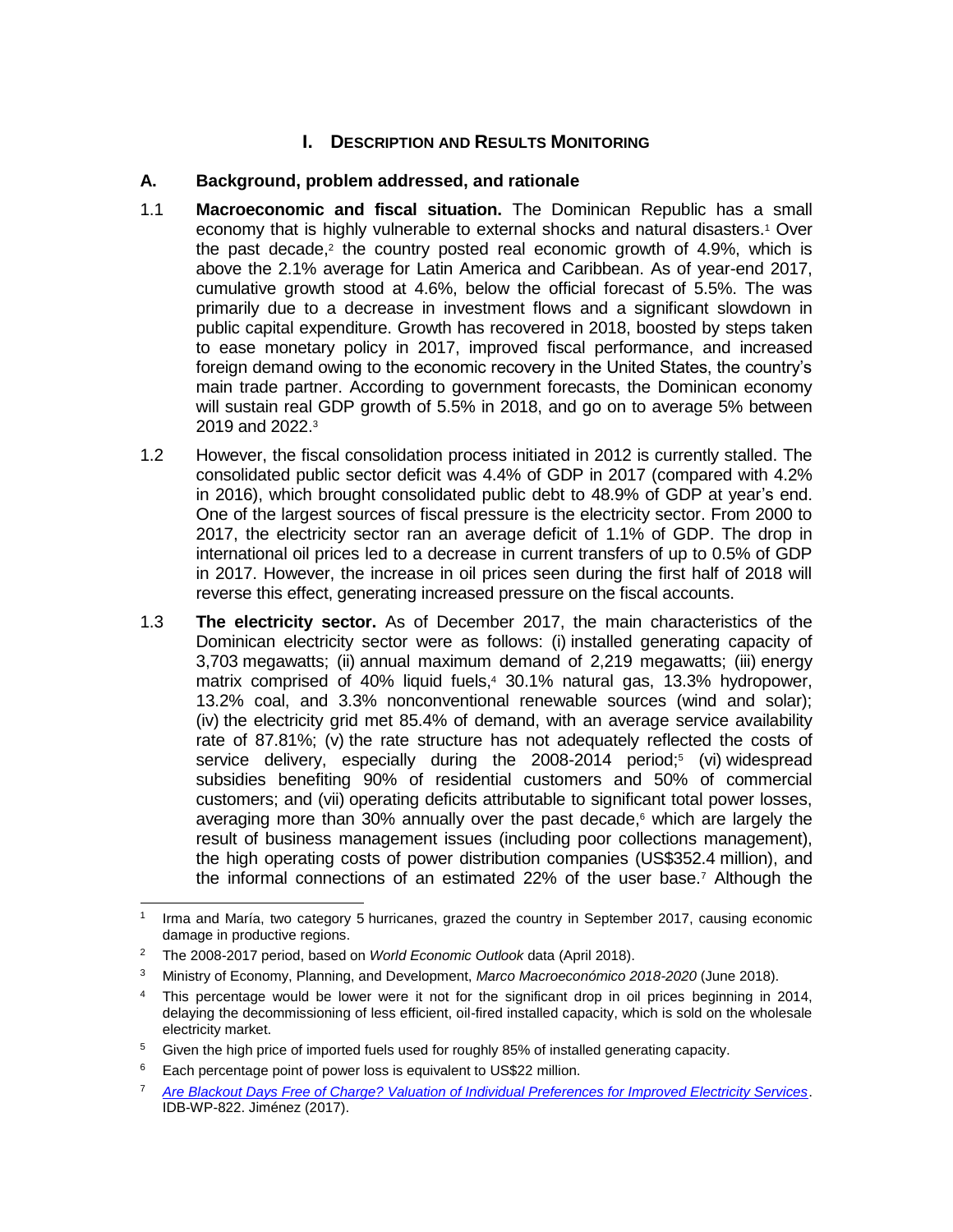generating capacity of the Dominican electricity system exceeds demand, due to operational and financial reasons, in circuits with high losses, planned service outages average 8 to 12 hours per day. For microenterprises and small businesses, the quality and cost of the power supply affect the country's competitiveness.<sup>8</sup>

- 1.4 As of 2017, modest progress has been made in reducing total energy losses, primarily due to limited financing to carry out planned investments (reduction in technical losses) and poor management of power distribution companies. <sup>9</sup> The Bank, along with support from other cooperating institutions, <sup>10</sup> has supported the government with the Support in for the Power Distribution Network Modernization and Loss Reduction Program. The first phase of that plan (loan 3182/OC-DR) began implementation in 2010, with a budget allocation that enabled intervention in 10% of the system's circuits. In coordination with other multilateral institutions, the Bank, through this operation, intends to support the government with the implementation of a second phase, fundamentally to complete: (i) rehabilitation of low-voltage networks, to improve the efficiency of electricity distribution in the country; and (ii) household and master metering, to optimize the business operations of the power distribution companies. The program's target is to reduce total losses to 15% or less.<sup>11,12</sup>
- 1.5 **The sector's regulatory and institutional framework.** The electricity sector's legal, regulatory, and institutional framework is defined by the **[Electricity](https://idbg.sharepoint.com/teams/EZ-DR-LON/DR-L1058/_layouts/15/DocIdRedir.aspx?ID=EZSHARE-2128231034-29)** Act [125-01](https://idbg.sharepoint.com/teams/EZ-DR-LON/DR-L1058/_layouts/15/DocIdRedir.aspx?ID=EZSHARE-2128231034-29) of 2001, which eliminated vertical integration and boosted capacity for attracting private investment to facilitate new investments in generation, transmission, and distribution.
- 1.6 The sector's main actors are: (i) the Ministry of Energy and Mines, established in 2013 through Law [100-13](http://www.cne.gob.do/wp-content/uploads/2015/11/Ley-No.-100-13-Ministerio-de-Energia-y-Minas.pdf) as the agency responsible for developing and administering energy and mining policy; (ii) the Office of the Superintendent of Electricity, an independent agency that promotes, regulates, and oversees the electricity sector; (iii) the National Energy Commission, which prepares, coordinates, and enforces legal and regulatory plans for the proper operation and development of the energy sector; (iv) the Corporación Dominicana de Empresas Eléctricas Estatales [State-owned electricity utility] (CDEEE), in charge of developing plans and policies pertaining to the State-owned electricity companies; and (v) the National Interconnected Electricity System Coordination Agency, a private nonprofit organization that coordinates the operation of the Interconnected National Electricity System (see Figure 1).

 <sup>8</sup> According to the Doing Business project (2017), obtaining electricity is the second most significant obstacle to doing business in the country.

<sup>9</sup> In countries of the region that have implemented loss reduction plans, their annual losses have declined by roughly 5% in the first few years following implementation.

<sup>10</sup> World Bank, OPEC Fund for International Development, Central American Bank for Economic Integration, and the Andean Development Corporation.

<sup>11</sup> The overall indicator of distribution system losses has improved modestly, from 35.5% in 2012 to 29.9% at year-end 2017 (EDENORTE 25.5%; EDESUR 26.5%; and EDEESTE 37.3%). Performance report, CDEEE.

<sup>&</sup>lt;sup>12</sup> In 2014, average total electricity losses in the Latin American region were 16.5%.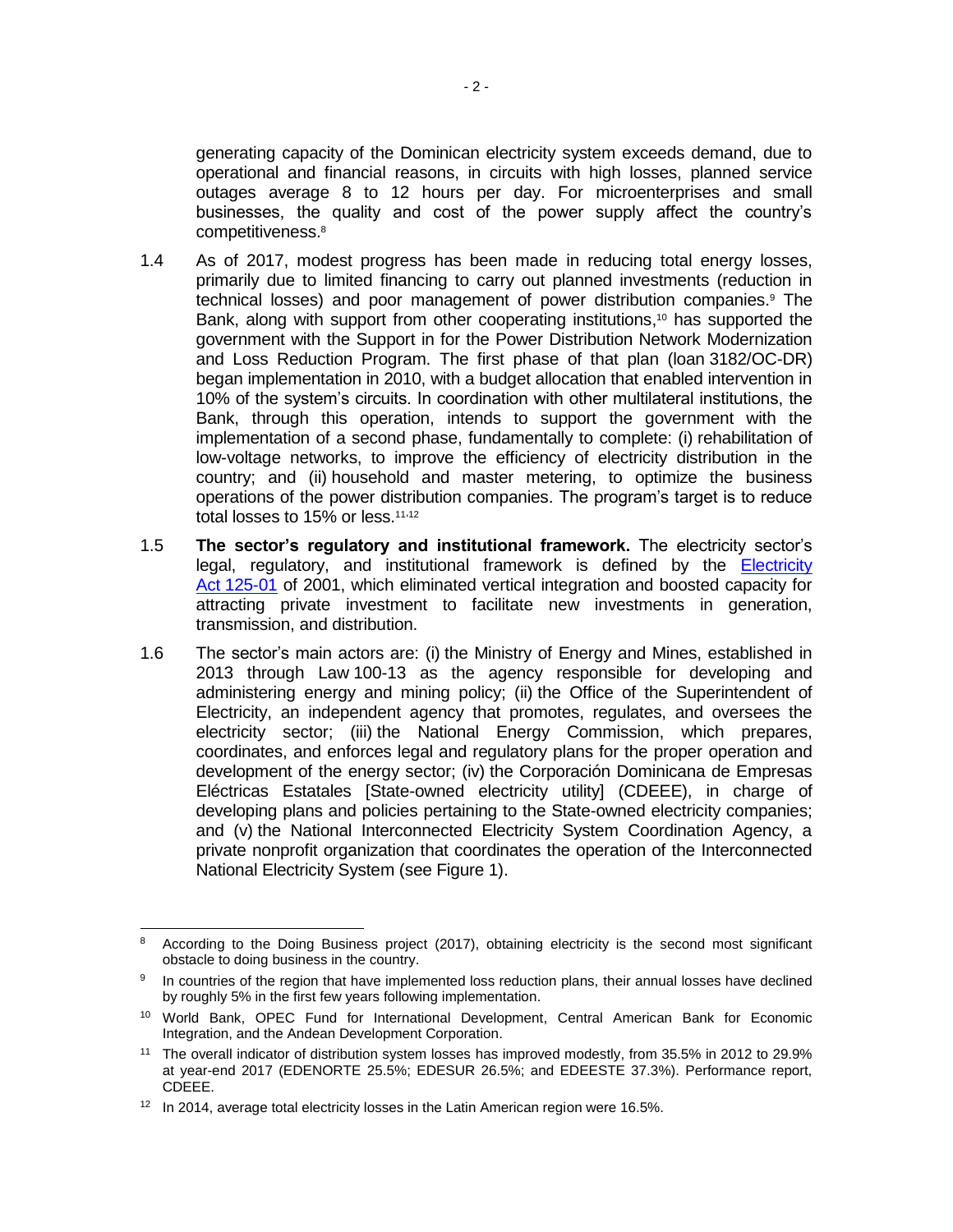1.7 Private companies, <sup>13</sup> combined public-private capital enterprises, <sup>14</sup> a public enterprise,<sup>15</sup> and independent power producers<sup>16</sup> are responsible for generating electricity. The public sector is responsible for transmitting electricity, through the Empresa de Transmisión Eléctrica Dominicana [Dominican Electricity Transmission Company] (ETED). Three State-owned companies are responsible for distribution: (i) Empresa Distribuidora de Electricidad del Norte S.A.; (ii) Empresa Distribuidora de Electricidad del Sur S.A.; and (iii) Empresa Distribuidora de Electricidad del Este S.A.<sup>17</sup>



\*Prepared by the authors based on Laws 125-01, 143-13, and 100-13.

- <sup>16</sup> Currently, 86% of power generation capacity is privately owned and/or operated (except for selfgenerated power) and 14% is publicly owned. The system includes 15 generating companies, two of which are independent power producers. Of those 15, three generating companies—AES Dominicana, EGE Haina, and EGEHID—provide more than 69% of total power generated.
- <sup>17</sup> These three companies serve 98% of the domestic electricity market and provide service based on geographical location, with a total of 2,181,722 billed customers.

 $\overline{a}$ <sup>13</sup> The most important include: AES Dominicana; San Felipe; Compañía de Electricidad de San Pedro de Macorís; Compañía de Electricidad de Puerto Plata; Generadora Palamara - La Vega; Consorcio Laesa Limited LTD; Complejo Metalúrgico Dominicano; SeaBoard; Pueblo Viejo Dominicana Corp.; and Falcondo.

<sup>14</sup> Empresa Generadora de Electricidad Haina (EGE Haina) and Empresa Generadora de Electricidad ITABO, S.A., in which the government participates through the Endowment Fund of the Reorganized Companies, and organization responsible for overseeing, protecting, and administering State shares in companies that emerged from the reform process.

<sup>&</sup>lt;sup>15</sup> Empresa de Generación Hidroeléctrica Dominicana [State-owned Hydroelectric Generation Company] (EGEHID).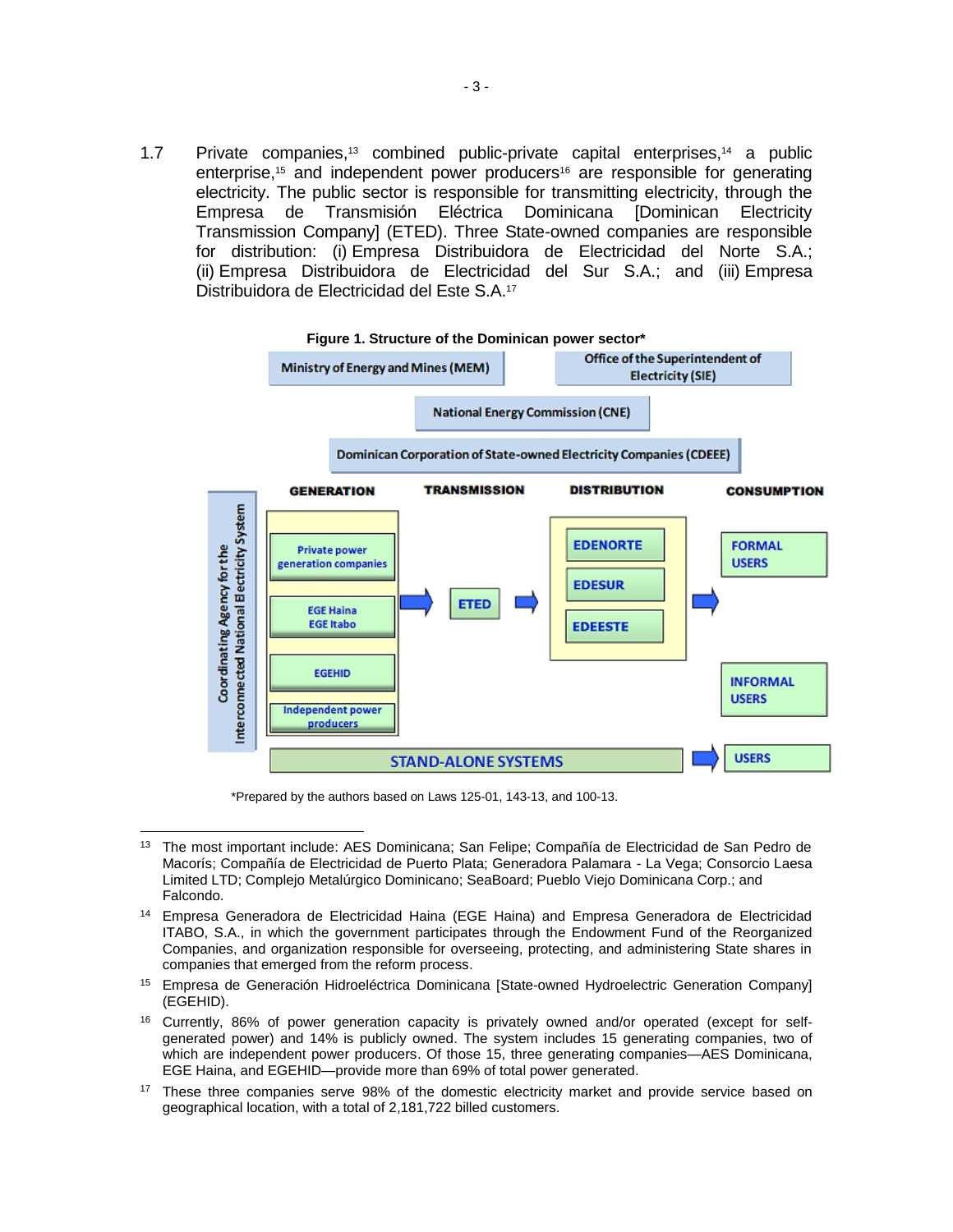- 1.8 **Power distribution.** Although progress has been made on implementing the Loss Reduction Plan (for nontechnical losses), the government of the Dominican Republic must still make the necessary investments to ensure that the rehabilitated network is maintained and that the growing demand for power is met<sup>18</sup> with a suitable level of quality. Due to the lag in the investments to expand the distribution system, the power distribution companies' power distribution systems are currently vulnerable, with overloaded substations and networks and equipment that will need to be replaced in the very short term, all of which leads to poor power supply services in the concession areas (growing technical losses and shortcomings in service quality). Consequently, service interruptions at power distribution companies average 1,109.33 per user per year, while power outage hours average 3,273.28 per user per year, impacting the quality and continuity of the power service for more than 2.6 million national users. The Enterprise Service survey shows that, for the business and industrial sector, the number of electrical outages experienced by Dominican companies is three times the average of companies in Latin America and the Caribbean. Consequently, roughly 50% of Dominican companies have their own backup generators, whereas the corresponding figure for companies in Latin America and the Caribbean is 27.3%.<sup>19</sup>
- 1.9 Power generation companies lack the network and substation infrastructure required to properly supply their markets. They also lack backup connectivity systems that would enable them to satisfy demand in the event contingencies, e.g. the need to effect load transfers due to failures at overloaded substations. Based on the technical exercise, if the necessary investments are not made, the grid could experience widespread blackouts in 2025.
- 1.10 With the aim of developing a work plan to overcome these problems, the IDB has supported the power distribution companies' efforts to prepare a Master Plan for Expanding the Distribution System (PMESD), $20$  with a timeline of up to 2030. The PMESD includes the short-, medium-, and long-term activities and investments (2021, 2025, and 2030, respectively), to guarantee the power supply with highquality electricity service.<sup>21</sup>
- 1.11 Considering the technical and financial effort entailed in implementing the PMESD and the roughly US\$1.3 billion budget for the three power distribution companies through 2025, it must be implemented in stages, in keeping with the pace of growth in demand, and in coordination with various cooperation agencies, as in the prior network modernization program (operation 3182/OC-DR). The first stage of the PMESD, comprising the investments to be made in the three power distribution companies during the first four years, will cost US\$600 million.

 $\overline{a}$ 

<sup>&</sup>lt;sup>18</sup> Recent estimates place annual growth in the demand for electricity between 2.5% and 3.5%.

<sup>19</sup> [Enterprise Surveys. Dominican Republic \(2016\).](http://www.enterprisesurveys.org/data/exploreeconomies/2016/dominican-republic#infrastructure) World Bank Group.

<sup>20</sup> [Estudio para Elaboración de un PMESD y Estudio de Pérdidas de las Tres Distribuidoras Estatales](https://idbg.sharepoint.com/teams/EZ-DR-LON/DR-L1128/_layouts/15/DocIdRedir.aspx?ID=EZSHARE-1070525477-37)  [Dominicanas.](https://idbg.sharepoint.com/teams/EZ-DR-LON/DR-L1128/_layouts/15/DocIdRedir.aspx?ID=EZSHARE-1070525477-37) PMESD study put together by AF-Mercados EMI for the CDEEE (January 2018).

<sup>&</sup>lt;sup>21</sup> Interventions similar to the one proposed herein were carried out in Peru and Ecuador, leading to significant reductions. For Peru, see: Las Reformas Estructurales del Sector Eléctrico Peruano y las Características de la Inversión 1992-2000. Humberto Campodónico Sánchez. For Ecuador, see: [Incrementando la eficiencia del sector eléctrico: Lecciones sobre la reducción de pérdidas eléctricas en](https://publications.iadb.org/handle/11319/8525)  [Ecuador](https://publications.iadb.org/handle/11319/8525)*.* Tejeda, Durán, Jiménez, and Doyle. IDB, 2017.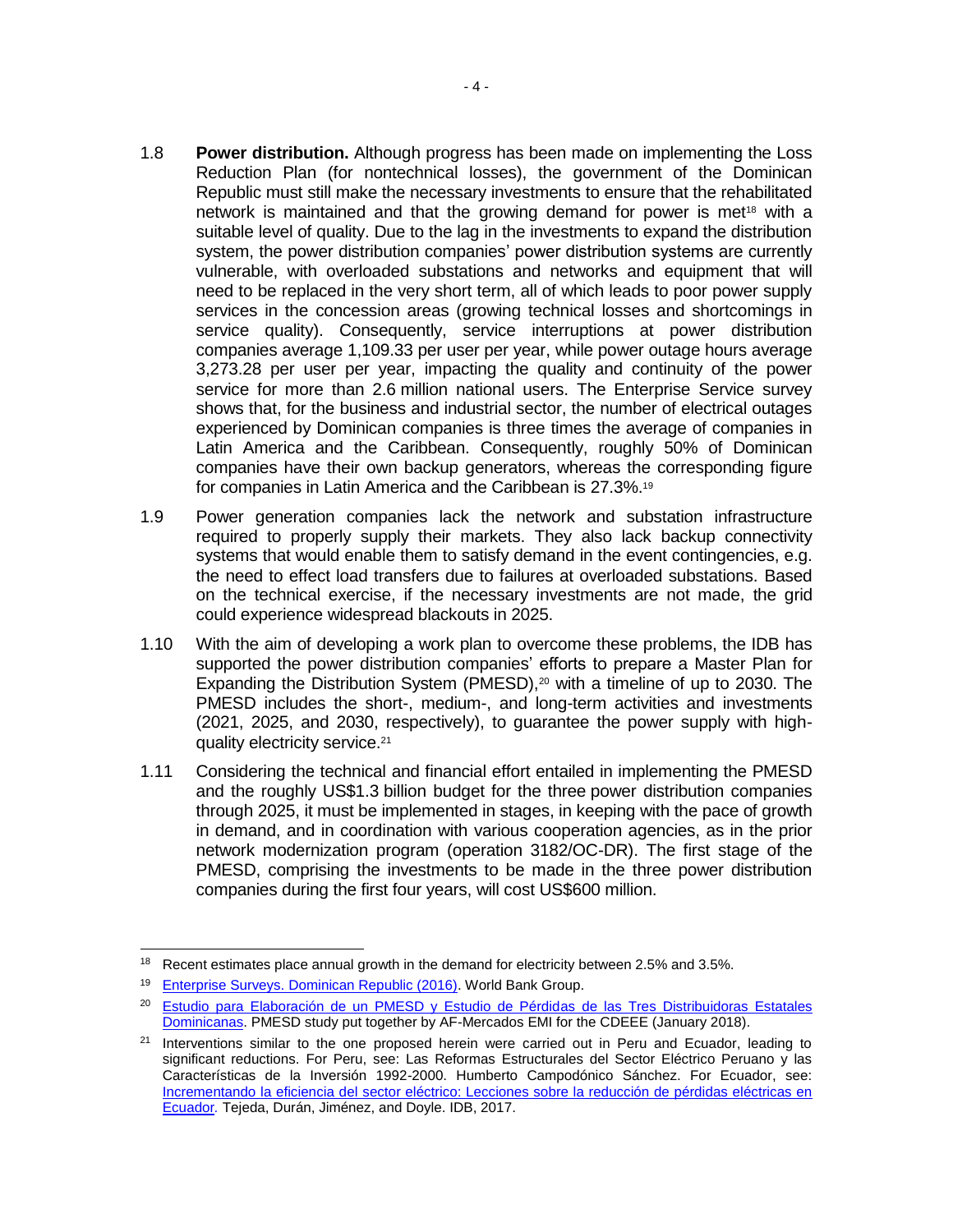- 1.12 This first stage will begin with the financing of the investments planned for EDESUR Dominicana, $22$  since it is regularizing users twice as fast as the other two power distribution companies combined.<sup>23</sup> Furthermore, EDESUR sells almost 40% of the energy supplied on the interconnected system. Nevertheless, EDESUR's concession area includes the poorest regions of the country, $24$  including Enriquillo and Valdesia,<sup>25</sup> which have the country's highest overall poverty rates, 55.6% and 38.4%, respectively. Subsequently, this first stage will finance the planned investments for the other two power distribution companies.
- 1.13 **Rationale for the proposed intervention.** EDESUR has 44 distribution substations. Of these, 60% have load levels that exceed what is technically recommended for their proper operation, and in some cases, there are overloads of up to 123%. The overloaded substations feed networks that provide services to 334,581 residential, governmental, business, and industrial customers. As a result, EDESUR has, on average, 371.6 service interruptions<sup>26</sup> annually, leading to approximately 984.2 hours of outages<sup>27</sup> per year per customer and impacting the quality and continuity of service for all the company's 751,385 customers. In addition, 35% of the 7,250-kilometer medium-voltage network has saturation levels above the established technical limit. The unregulated growth of these networks has left them crisscrossed and without backup for contingencies, meaning there is a latent risk that part of the market will not be served. 28
- 1.14 These conditions in the substations and networks result in technical losses due to which some circuits have total energy losses of up to 60%. These losses limit the company's capacity to efficiently and reliably supply the current and future electricity market, which will be affected if the PMESD is not implemented. The substations' lack of transformer capacity and the weaknesses in the main circuit feeders that supply power to end users thwart the government's objectives and the population's expectations of dependable, efficient, and environmentally sustainable energy, as set out in the [National Development Strategy 2030.](http://economia.gob.do/mepyd/wp-content/uploads/archivos/end/marco-legal/ley-estrategia-nacional-de-desarrollo.pdf)
- 1.15 The power distribution companies' current financial situation makes it impossible for them to use their own funds for making the investments established in the PMESD, which for EDESUR amount to approximately US\$507 million by 2025. Accordingly, the government's strategy is to seek finance from multilateral banks for the investments required by the distribution sector, and it has requested financing from the Bank to implement the expansion plan.

<sup>22</sup> EDESUR serves 28.7% (2017) of billed customers.

 $23$  According to CDEEE data, EDESUR has been responsible for 62% of the total number of users regularized in the system in 2018, EDENORTE for 27.73%, and EDEESTE with 10.27%.

<sup>&</sup>lt;sup>24</sup> Source: CDEEE, based on the country's bulletin of income poverty statistics.

<sup>&</sup>lt;sup>25</sup> Activities on the productive use of energy will be held in Enriquillo (where Barahona is located) and Valdesia (where Azua is located) (Component III).

<sup>&</sup>lt;sup>26</sup> The System Average Interruption Frequency Index (SAIFI) is 373.4 interruptions per user.

<sup>&</sup>lt;sup>27</sup> The System Average Interruption Duration Index (SAIDI) is 58,956.1 minutes per user.

 $28$  In Paraguay, for example, increased demand and seasonal and peak-hour overloads have exacerbated existing flaws in the transmission system. [Power Lost. Sizing Electricity Losses in Transmission and](https://publications.iadb.org/handle/11319/6689)  [Distribution Systems in Latin America and the Caribbean.](https://publications.iadb.org/handle/11319/6689) Jiménez, Serebrisky, and Mercado. IDB, 2014.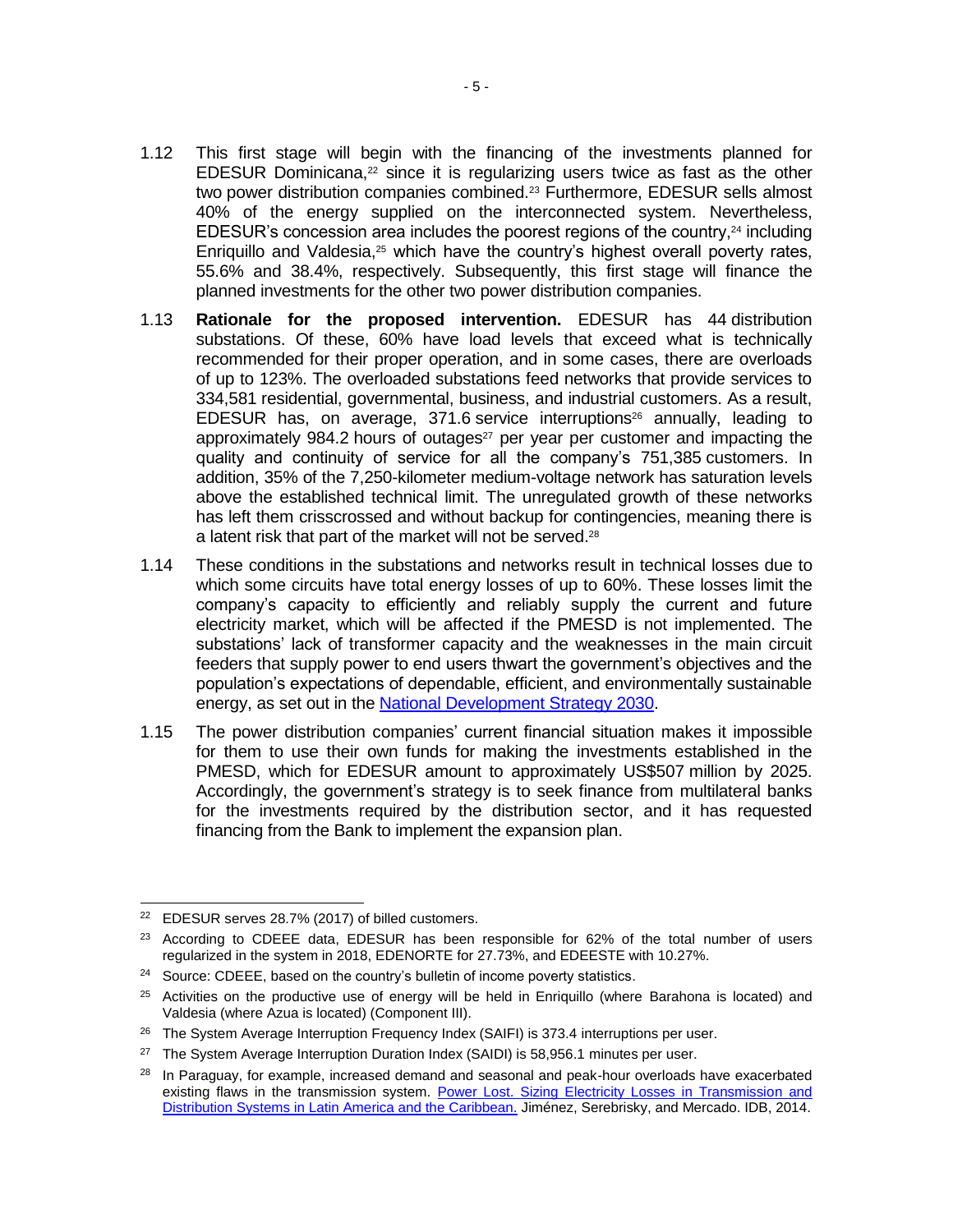- 1.16 To address the problems described above, progress must be made on implementing the comprehensive actions found in the PMESD, including: (i) network expansion; (ii) strengthening technical capacities for control and operation; (iii) upgrading existing networks; (iv) improving service quality; and (v) increasing the number of customers brought into compliance. This program will support these actions.
- 1.17 Currently in preparation, technical-cooperation operation DR-T1170, a program to expand networks and reduce electricity losses in distribution systems, will define the technical requirements necessary for this program, namely: (i) detailed engineering of the substations and networks to be financed, described in Components 1 and 2; (ii) bidding documents necessary for procuring the required goods and services; and (iii) methodology for monitoring the indicators established in the results matrix.
- 1.18 Given the significance of the comprehensive improvements needed in the sector, it is also important to strengthen EDESUR's human resources and its relationship with the public (including the company's social responsibility in the country). With regard to human resources, it is vital to address the issue of gender and to ensure that human resources policy and planning take gender issues more into account.
- 1.19 **Gender perspective at EDESUR.** In May 2018, EDESUR's workforce was 63% male and 37% female, with the women principally holding administrative positions. The largest gender gap occurs in management positions, only 15% of which are held by women, followed by middle management positions (25% held by women). According to EDESUR's human resources department, this ratio is typical throughout the country's energy sector and is due to, *inter alia*, the fact that the sector has traditionally been dominated by men and, consequently, not enough women seek university engineering degrees. In Latin America and the Caribbean, women's participation in the workforce varies by country and subregion. Although in some countries it has been increasing, in the Caribbean only 53.3% of women participate in the workforce, and in the Dominican Republic the corresponding figure is only 50.8%, compared to  $78.8\%$  for men<sup>29</sup>. Furthermore, far fewer women work in the construction, mining, transportation, electricity, gas, and water sectors, according to the Economic Commission for Latin America and the Caribbean (ECLAC). Only 3% of working women are employed in the energy, gas, and water sector of Latin America and the Caribbean (most of whom hold administrative positions), compared to 9% of working men.<sup>30</sup> In general, women working in this sector are paid less and receive fewer benefits than men, and may even work without service contracts. Accordingly, and based on international experience that demonstrates the benefits of female employment in the energy sector, 31,32

 <sup>29</sup> Decent work and gender equality, Regional report, 2013. ECLAC.

<sup>&</sup>lt;sup>30</sup> Women are more concentrated in the service (42.3%) and business (25.6%) sectors. Decent work and gender equality, Regional report, 2013. ECLAC.

<sup>&</sup>lt;sup>31</sup> Tata Power in New Delhi, India, hired more than 800 local women from 223 marginal neighborhoods as liaisons for the public utility to encourage customers to pay their bills. The result was a 183% increase in revenue over five years from these neighborhoods, with minimal cost to the company. [The Army of](https://www.bloomberg.com/news/features/2017-10-03/army-of-women-tackle-electricity-thieves-in-indian-slums)  Women Battling India's \$10 [Billion Power Problem. Bloomberg.](https://www.bloomberg.com/news/features/2017-10-03/army-of-women-tackle-electricity-thieves-in-indian-slums)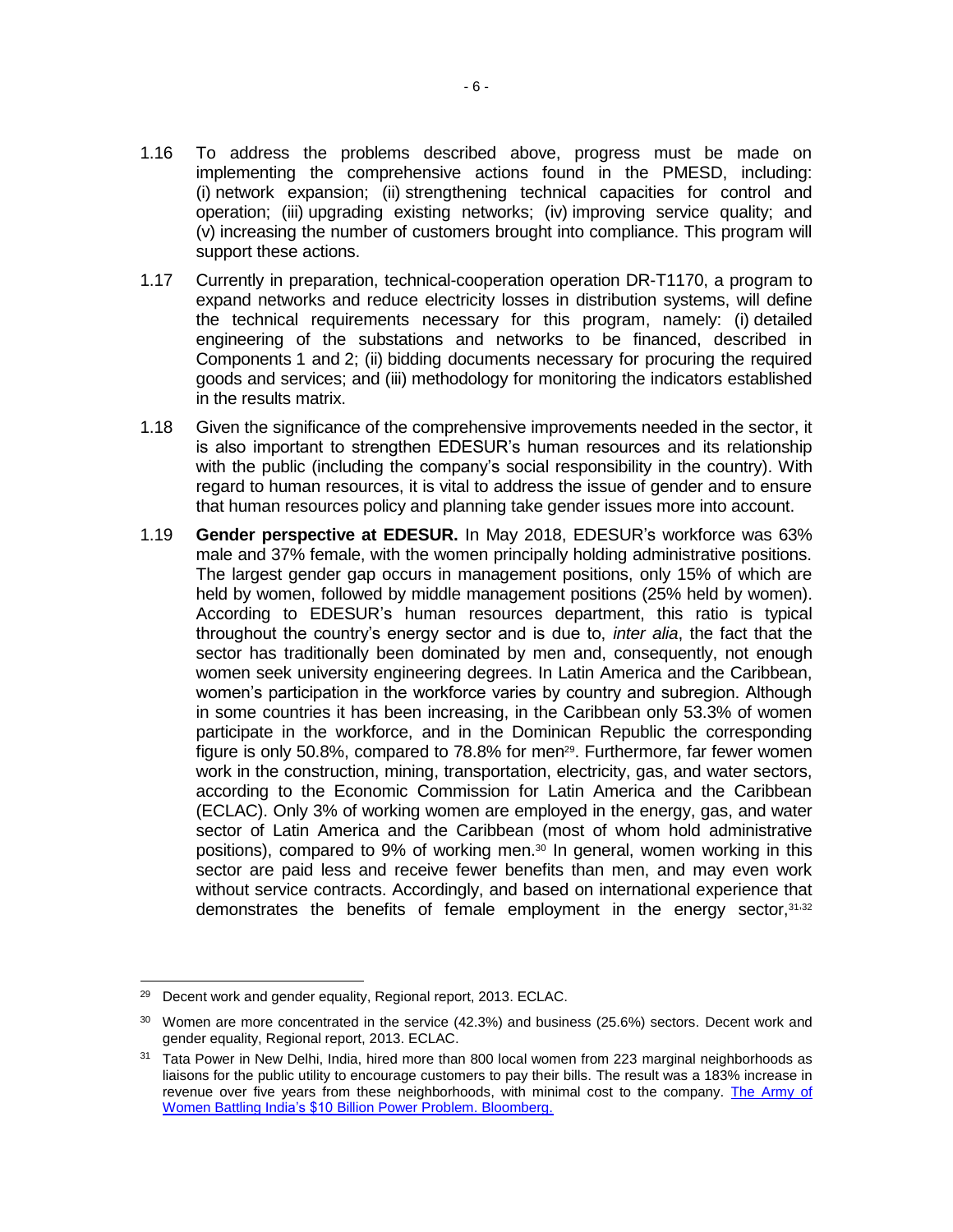increasing women's share of higher paid and higher level technical positions is seen as an opportunity for companies and women alike.

- 1.20 In 2018, EDESUR created a corporate social responsibility unit. One of the objectives for the unit was to improve the company's relationship with the public and to simultaneously help reduce the company's nontechnical losses. In terms of corporate social responsibility, EDESUR has the opportunity to include gender equality and inclusion activities under an existing social responsibility program that needs to be strengthened and implemented. The operation described herein will support implementation of the gender equality initiatives set out in EDESUR's institutional strategic plan. Specifically, it will promote equality among men and women at the institutional and community levels by implementing a gender policy and action plan at the institutional level; productive energy use pilot projects in underserved areas of the country; and technical training and job placement for women and young people in those areas (paragraph 1.34).
- 1.21 **Innovation and digitization.** The electricity sector is undergoing a digital revolution and transformation, making it possible for distribution systems to become more intelligent, efficient, reliable, and sustainable. Accordingly, this program will promote greater use of digital technologies through the procurement and implementation of remotely controlled reclosers that facilitate more efficient real-time monitoring, to rapidly identify irregular connections and overload situations. This represents an opportunity to reduce losses and improve service quality and efficiency<sup>33</sup> (paragraph 1.33).
- 1.22 **Country strategy with the sector.** The National Development Strategy 2030 governs sector policy, which sets forth the main economic, social, institutional, and environmental objectives that will guide the policy through 2030. This strategy includes, as a specific objective, "ensuring a dependable supply of electricity, at competitive prices and in financially and environmentally sustainable conditions." The Comprehensive Strategic Plan of the CDEEE and Government of the Dominican Republic 2017-2020 is also aligned with this strategy. Accordingly, it includes as an objective improving service quality for customers by decreasing losses and expanding distribution and transmission systems. Through its line of action 2.2, the plan seeks operational solutions such as building new substations and upgrading or expanding existing ones, thereby contributing to the development of the target areas and having a direct positive impact on the population's quality of life.
- 1.23 **Sector knowledge.** The Bank has accumulated extensive knowledge of the sector by providing steady support, especially since 2009, through technical-cooperation operations and technical dialogue, as well as financing of investment and reform initiatives, such as the "Electricity Distribution Network Rehabilitation Project"

<sup>&</sup>lt;sup>32</sup> According to a study of nearly 22,000 listed companies in 91 countries, there is a correlation between having women in leadership positions and increased profitability of power companies. (Peterson Institute). Furthermore, companies with gender diverse boards of directors do better than companies that do not have women on the board in terms of stock price performance during times of crisis or volatility. (Suisse Research Institute*).*

<sup>33</sup> The modernization and automation of power systems are fundamental to effectively improve system reliability and do so at a low cost. See *[A Study on Power System Automation](http://www.ijareeie.com/upload/2015/september/30_A%20Study.pdf)*. Pai and Kopte (2015). Mumbai, India.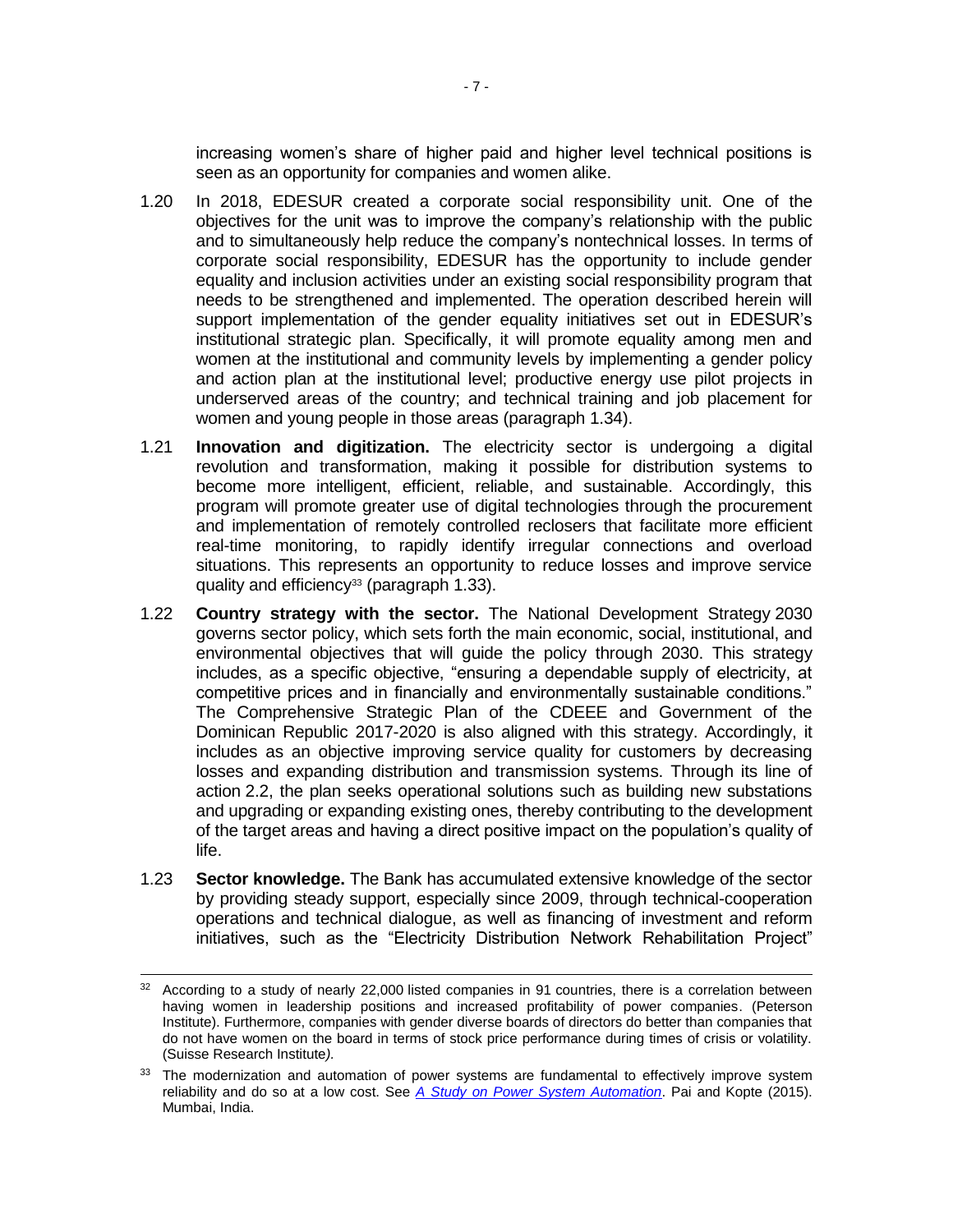(operation 1281/OP-DR, 2042/OC-DR)<sup>34</sup> and "Support for the Power Distribution Network Modernization and Loss Reduction Program" (operation 3182/OC-DR).<sup>35</sup> The latter operation, which began implementation in 2014, includes a commercial component that is beginning to have an impact in terms of reducing the three electric power distribution companies' commercial losses, from 32.1% in 2014 down to 29.9% in 2017. The lessons learned include the importance of an oversight process to supervise project implementation and the construction of the works to be financed, for which specialized professionals are typically subcontracted, as reflected in the present operation's [procurement plan.](http://idbdocs.iadb.org/wsdocs/getDocument.aspx?DOCNUM=EZSHARE-1070525477-25)

- 1.24 **The Bank's country strategy.** The operation is aligned to the Bank's country strategy with the Dominican Republic (document GN-2908), by prioritizing investments to improve access to and the quality of the power supply, thereby contributing to productive transformation against a backdrop of growing challenges with respect to competitiveness, innovation, and climate change. The strategic objective of the Bank's participation in the sector is to improve productive infrastructure. This operation contributes to progress on expanding and improving the quality of the power supply for the population, with a direct impact on the country strategy results matrix indicator "improved quality of electric power to businesses." In this same vein, the Bank approved the second operation of the programmatic policy-based series, "Power Sector Sustainability and Efficiency Program II" (operation 4649/OC-CR), which includes as measures to promote the financial sustainability and operational efficiency of the power sector: (i) the implementation of management-improvement and power loss-reduction plans, of which the PMESD is an integral part, and (ii) the monitoring of the power distribution companies' compliance with the targets established therein. By complying with the policy conditions established in the programmatic series, the overall expectation is that the country will continue to advance in the implementation of sector reforms. Accordingly, not only are the power distribution companies expected to fulfill their commitment to reducing electricity losses (which will require infrastructure improvements), but the power sector should also benefit from a rate structure that enables the companies to efficiently recover the costs involved in providing service, a more efficient system of subsidies, and a more robust institutional framework for the sector, with enhanced supervision capacity.
- 1.25 **Strategic alignment.** This program is included in the Update to Annex III of the Operational Program Report (document GN-2915-2) and is consistent with the Update to the Institutional Strategy 2010-2020 (document AB-3008), aligning with the development challenges of productivity and innovation through the: (i) strengthening electricity sector infrastructure, which will improve energy security as well as quality, creating conditions for increased productivity and thereby promoting improved economic growth and fostering the business environment; and (ii) automation of meters through the implementation of remotely controlled reclosers, which will allow for more efficient, real-time monitoring. The program also seeks to support the crosscutting objectives of: (i) gender equality and diversity, by: (a) developing an institutional gender policy and action plan; and

 <sup>34</sup> Approved in 2008 for US\$40 million, with US\$30 million in cofinancing from the Organization of Petroleum Exporting Companies (OPEC).

<sup>&</sup>lt;sup>35</sup> Approved in 2014 for US\$78 million.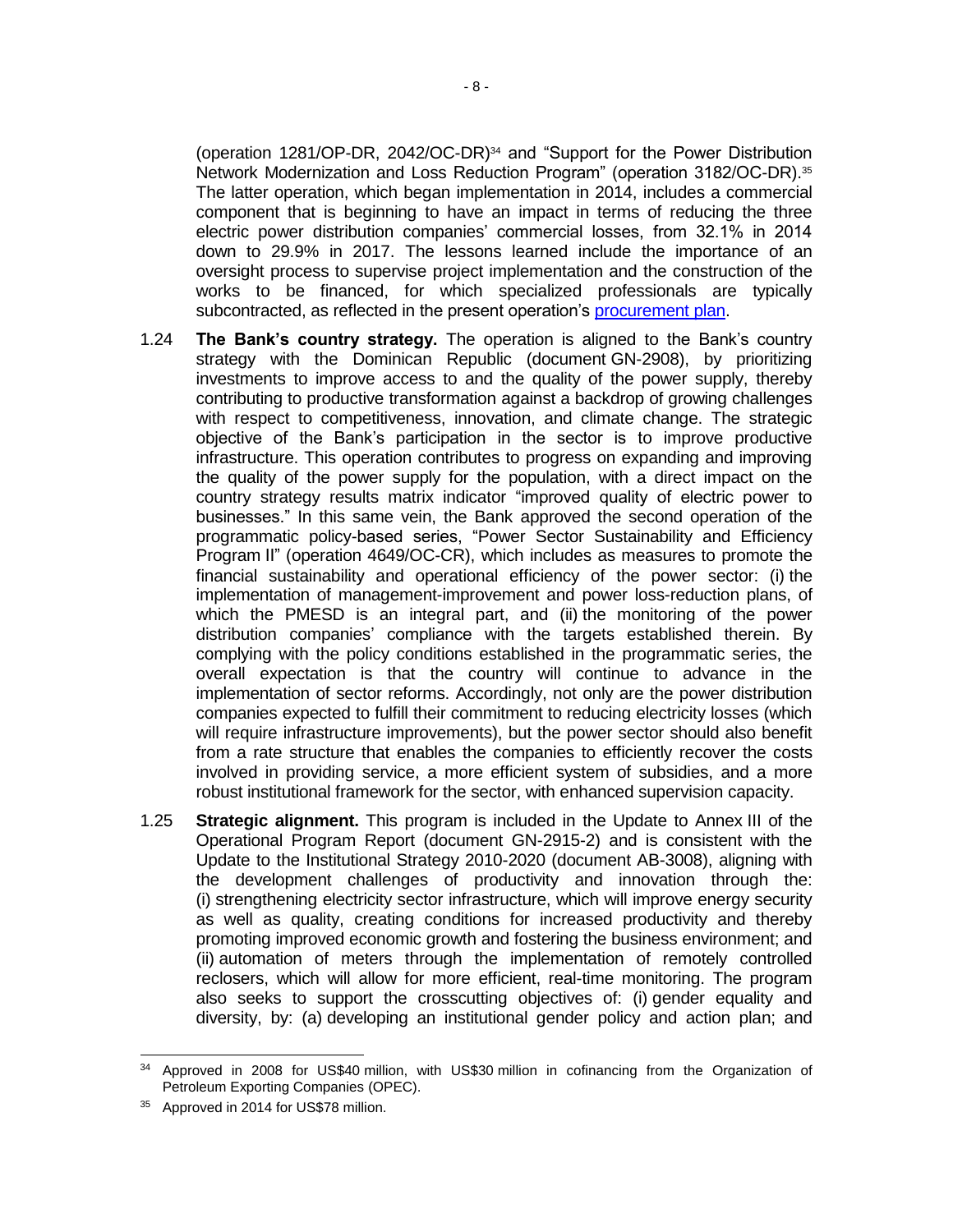(b) designing and implementing pilot projects on the productive use of energy in underserved areas prioritized by EDESUR, based on a gender-sensitive approach (paragraph 1.34); and (ii) climate change and environmental sustainability, by reducing power losses. The investments in rehabilitating existing networks and substations include climate financing: approximately 55.88% of operation funds will be invested in climate change mitigation activities, pursuant to the [Joint Report on](https://publications.iadb.org/handle/11319/8505)  [Multilateral Development Banks' Climate Finance](https://publications.iadb.org/handle/11319/8505). These resources contribute to the IDB Group target of increasing financing for climate-related projects to 30% of approvals by the end of 2020.

- 1.26 The program is also aligned with the Corporate Results Framework 2016-2019 (document GN-2727-6), by supporting the attainment of the following country development outcome indicators: (i) government agencies benefited by projects that strengthen technological and management instruments to improve public service delivery, given that the program seeks to improve EDESUR's oversight and operational capacities by increasing network automation through the implementation and monitoring of reclosers; and (ii) women beneficiaries of economic empowerment initiatives, through the implementation of productive enterprise pilot projects that could support women's economic activities (paragraph 1.34).
- 1.27 The program is aligned with the Strategy of Sustainable Infrastructure for Competitiveness and Inclusive Growth (document GN-2710-5), by supporting infrastructure modernization to help satisfy the demand for energy in a sustainable way. It is also consistent with the Energy Sector Framework Document (document GN-2830-5), specifically, with its thematic pillars of: (i) energy access, since it aims to improve quality, reliability, and accessibility by increasing service availability and guaranteeing that new demand is met; (ii) energy sustainability, by decreasing electrical losses and thereby fostering energy efficiency and supporting climate change adaptation; and (iii) energy security, by improving and expanding the infrastructure of the power distribution system to meet growing demand.
- 1.28 **Consistency with the Public Utilities Policy.** The program is consistent with the [Public Utilities Policy](https://idbg.sharepoint.com/teams/EZ-DR-LON/DR-L1128/_layouts/15/DocIdRedir.aspx?ID=EZSHARE-1070525477-34) (document GN-2716-6) with regard to the electricity subsector, since it complies the objectives of: (i) promoting access to the service, since it seeks to expand infrastructure to ensure that the supply of electricity keeps pace with growing demand; (ii) delivering a reliable, quality service, since the program seeks to reduce service interruptions and thereby improve the quality of service delivered, as evidenced in the cost-benefit analysis; and (iii) delivering service efficiently, since, as a result of infrastructure improvements, EDESUR should be able to reduce its technical losses and become a more efficient and sustainable company. The program also complies with the conditions of financial sustainability: (i) financial sustainability, since power distribution services will generate sufficient revenues to cover financial commitments, as well as the operating and maintenance costs of the new infrastructure; (ii) environmental sustainability, by improving energy efficiency and reducing losses, resulting in fewer greenhouse gas emissions; and (iii) social sustainability, by financing productive energy-use projects to be implemented in vulnerable and/or underserved areas of the country. Lastly, the program complies with the policy's principles and conditions. Specifically, from the financial standpoint, EDESUR has the resources necessary to maintain the works. However, in the event the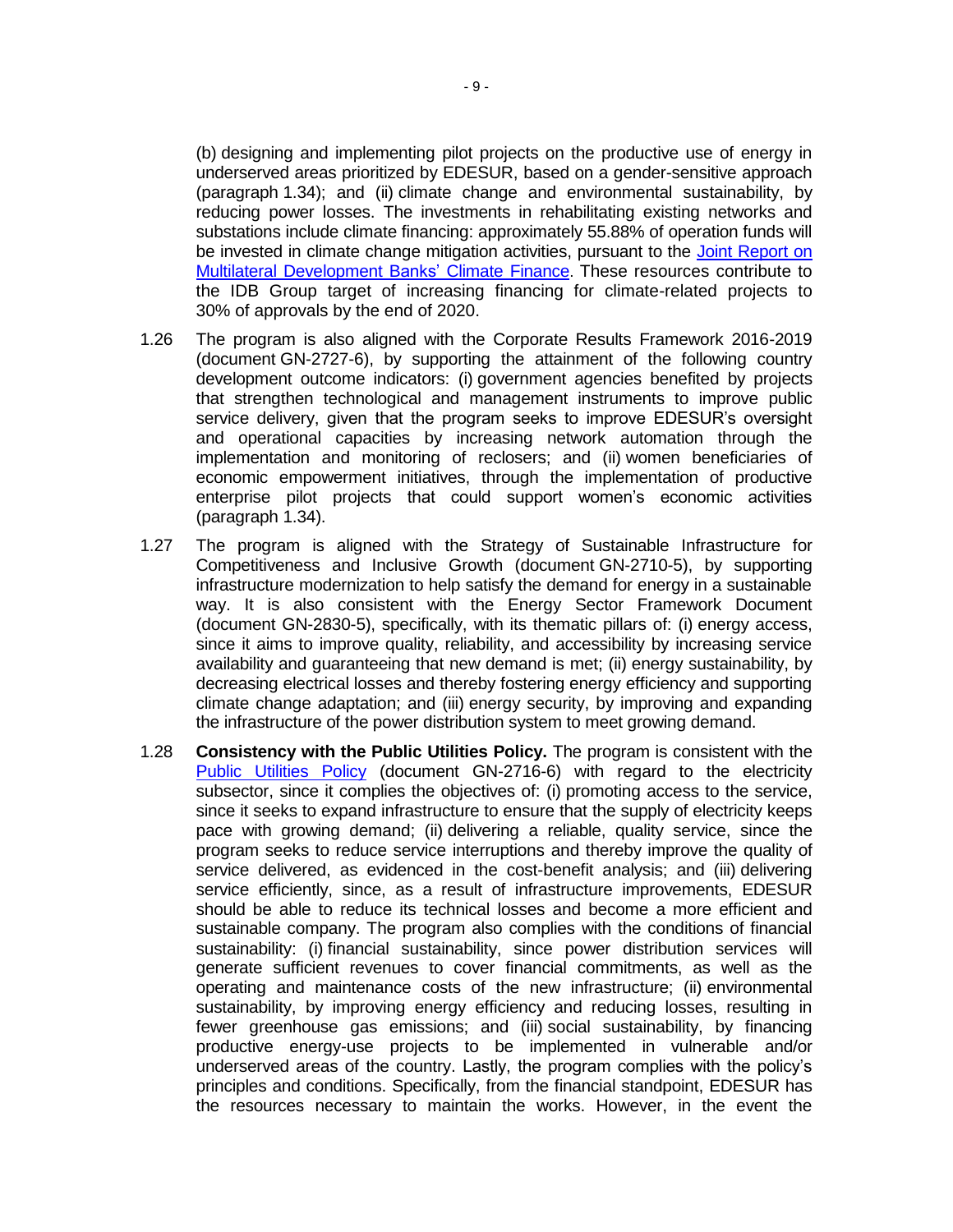distribution companies' resources were insufficient for such maintenance, the State would provide them with transfers to cover, *inter alia*, operating and expansionrelated costs. With regard to economic sustainability, the sensitivity analysis performed in connection with the cost-benefit evaluation demonstrated the economic returns and robustness of the results.

### **B. Objectives, components, and cost**

- 1.29 **Objectives.** The general objective of the program is to enhance operating efficiency (i.e. reduce technical losses and improve the continuity and quality of the power supply) and improve EDESUR's capacity to satisfy growing demand for electrical distribution system services, by upgrading and adding infrastructure under environmentally and financially sustainable conditions. The specific objective is to support implementation of the first stage of EDESUR's master plan for expanding the distribution system (PMESD).
- 1.30 The expected outcomes are: (i) reduced technical losses; (ii) increased average service availability; (iii) improved compliance with demand in the target areas; and (iv) improved economic empowerment of women through productive activity initiatives. The program components are described below.
- 1.31 **Component I. Construction and equipping of new distribution substations and associated networks (US\$63.45 million).** This component will finance the construction of new substations, to include new transformers; the construction of low- and medium-voltage networks; the procurement and installation of distribution transformers; and the acquisition of land for the aforementioned substations. The specific details of electricity infrastructure and land requirements will be identified during the stage in which the program's detailed engineering studies are being prepared, and will be included in the program Operating Manual. The works will be selected in accordance with the criteria established in paragraph 2.4 hereof.
- 1.32 The acquisition of land will be necessary to achieve the program's objective of building new substations, with the aim of keeping up with growing demand. These costs are included in the program's total cost and will be budgeted by the Ministry of Finance to ensure that these resources are available to EDESUR. The purchase of the land required to build the substations will be financed for substation construction provided that the requirements of the Policy on Eligible Expenditures in Investment Loans are met, namely: (i) the lands are part of the program and are necessary for the construction of the new substations proposed; (ii) their use is productive and optimal in terms of meeting the technical requirements of EDESUR's distribution system; and; (iii) their value can be established at market prices that are reasonable and satisfactory to the Bank. 36
- 1.33 **Component II. Rehabilitation and adaptation of existing substations and networks (US\$86.61 million).** To ensure that the existing infrastructure can continue to function optimally for a longer period of time, this component of the program will finance: the upgrading of substations with load capacity above the technically recommended level; the procurement and installment of power transformers for the existing substations; the rehabilitation of low- and

 $\overline{a}$ <sup>36</sup> Modernization of Policies and Practices that Restrict the Use of Resources in Investment Loans (document GN-2331-5) and its operating guidelines (document CC-6004-2).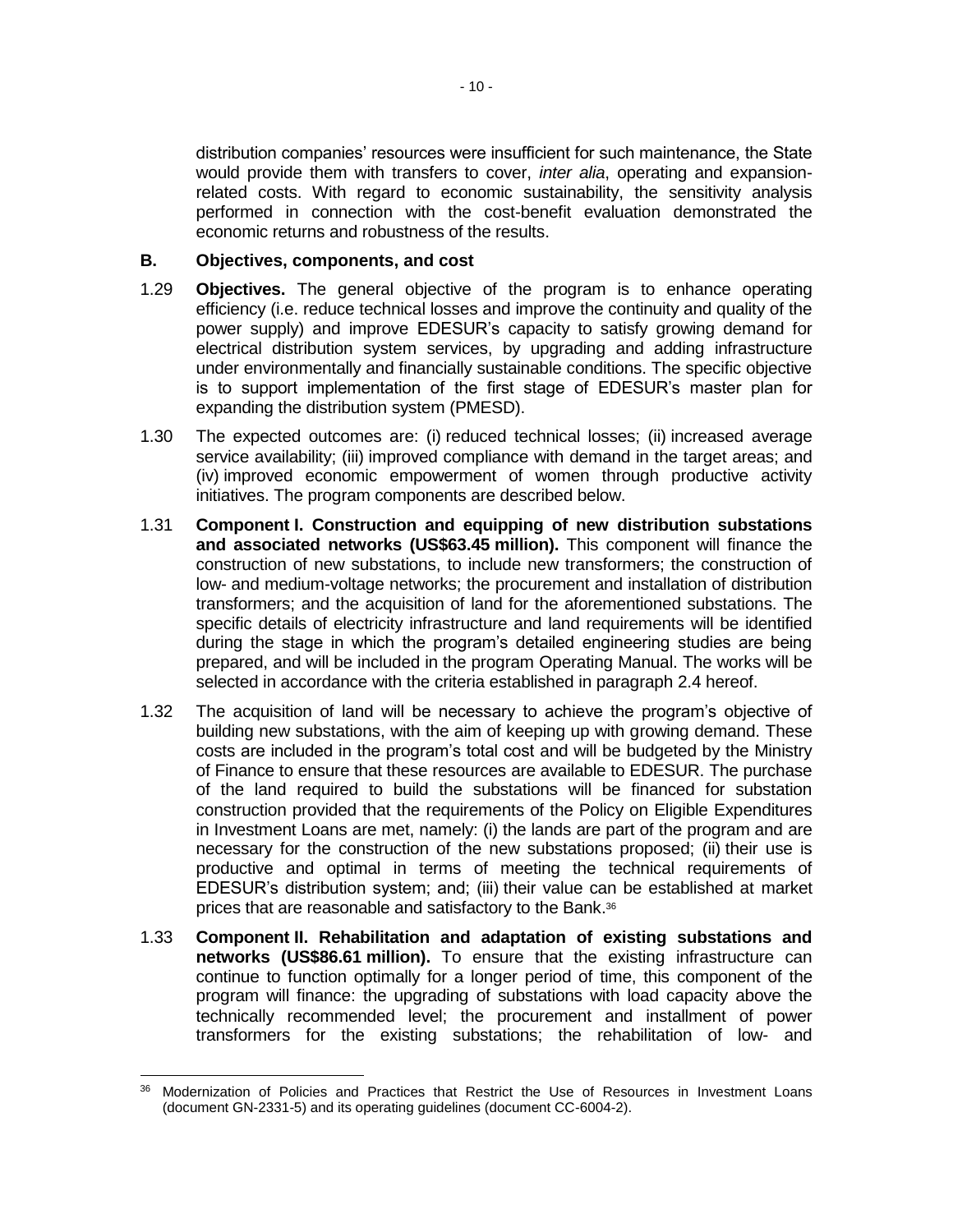medium-voltage networks; the purchase and installation of distribution transformers; and the procurement, implementation, and monitoring of reclosers and medium-voltage master metering. The specific details of electricity infrastructure and land requirements will be identified during the stage in which the program's detailed engineering studies are being prepared, and will be included in the program Operating Manual. The works will be selected in accordance with the criteria established in paragraph 2.4 hereof.

1.34 **Component III. Institutional strengthening and program management and monitoring (US\$4.94 million).** At the institutional level, this component will support:<sup>37</sup> (i) a gender policy<sup>38</sup> and action plan that fosters, *inter alia*, more participation of women in EDESUR leadership positions, and promotes activities such as mentoring for women, training plans, and professional development plans;<sup>39</sup> (ii) implementation of a corporate social responsibility program that will include pilot projects on the productive use of energy in underserved areas prioritized by EDESUR (Barahona and Azua), as well as financing plans for microenterprises to support women's economic activities and thereby help reduce poverty and electrical losses, while improving the company's relationship with the community. The program will enhance the work being done with respect to gender and guarantee the long-term sustainability of the actions promoting access to resources; and (iii) a training program for young people and women to include technical instruction on energy and job placement for these groups<sup>40</sup> as well as economic empowerment and skills training for entrepreneurs. <sup>41</sup> At the program level, this component will finance support services for: (i) program execution; (ii) midterm evaluation; (iii) final evaluation; (iv) financial audit; and (v) technical monitoring of the works. 42

### **C. Key results indicators**

1.35 This program supports execution of the PMESD and will help achieve a number of government objectives, such as fostering the development of distribution infrastructure to ensure that it will operate in accordance with quality and reliability standards.<sup>43</sup> The program's main expected impact is the increased operational

  $37$  See the gender annex more information on support at the institutional level.

<sup>38</sup> [Women in Power and Utilities. Index 2016.](https://www.ey.com/Publication/vwLUAssets/ey-talent-at-the-table-women-in-power-and-utilities-index-2016/$FILE/ey-talent-at-the-table-women-in-power-and-utilities-index-2016.pdf)

<sup>&</sup>lt;sup>39</sup> Activities include: a review of how EDESUR staff members are recruited, trained, and promoted.

 $40$  The proposed actions are directly related to the Bank's strategic lines for access to resources, leadership, and small businesses.

<sup>&</sup>lt;sup>41</sup> This program may be supplemented with a job placement plan, which would lower unemployment in the community, raise individuals' awareness of the importance of the service (electricity) being provided, give them a sense of ownership, and provide them with financial resources to pay their electricity bills. The operation will work with CDEEE and EDESUR to design and implement the activities, maximizing the work of local nongovernmental organizations and efforts already under way. The courses could be implemented, for example, in partnership with the International Union for Conservation of Nature, the U.S. Agency for International Development, the International Center for Research on Women, and John Hopkins University, all of which have experience in this type of work in Latin America and the Caribbean.

 $42$  Training will follow the Empowered Entrepreneur Training Program model, consisting of a publicly available curriculum based on the Empowered Entrepreneur Training Handbook, which has been used in the energy sector for business, empowerment, and leadership training for more than 600 entrepreneurs and sales agents (mostly women) in nine countries.

<sup>&</sup>lt;sup>43</sup> This objective is included in the National Development Strategy 2030.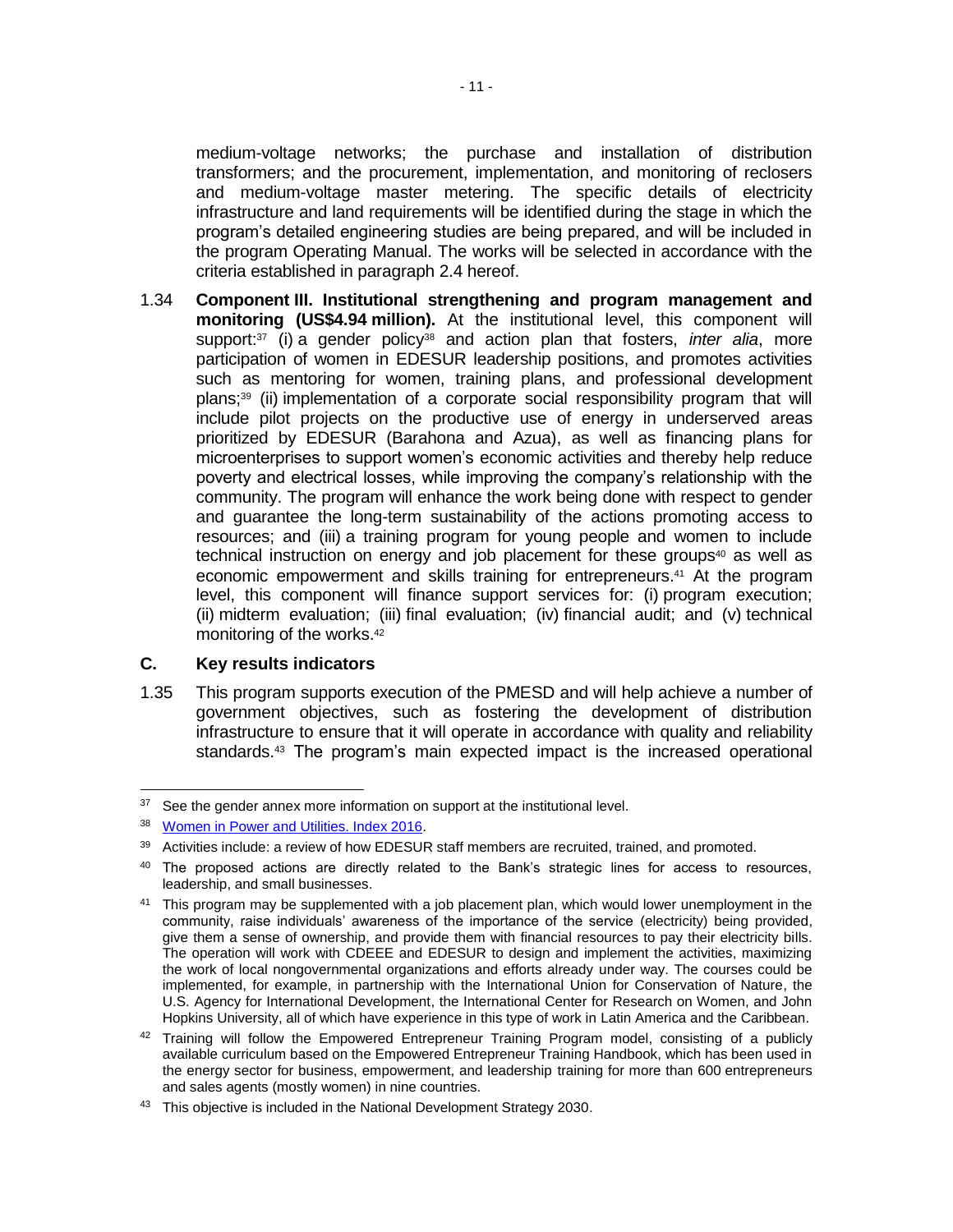efficiency of the distribution system; namely, improved service continuity and quality, to be measured by the increase in power supplied.

- 1.36 More specifically, the program should help reduce technical electrical losses, increase average service availability, meet new demand, and improve women's empowerment through productive activity initiatives in the EDESUR concession areas. The results matrix lists the monitoring and evaluation indicators. The program execution outcome indicators are: (i) energy not supplied due to technical losses; (ii) System Average Interruption Frequency Index (SAIFI) in a given period; (iii) System Average Interruption Duration Index (SAIDI) in a given period; (iv) installed capacity for meeting demand; (v) women benefited through economic empowerment initiatives (in Azua and Barahona); and (vi) women in UDESUR leadership and middle-management positions.
- 1.37 **Economic evaluation.** An [economic evaluation](https://idbg.sharepoint.com/teams/EZ-DR-LON/DR-L1128/_layouts/15/DocIdRedir.aspx?ID=EZSHARE-1070525477-30) was performed of the expected outcomes and impact of program activities. Although this is a multiple works program (paragraph 2.1), the analysis considered all of the substations to be built and renovated, based on the PMESD study. The analysis of program Components I and II yielded positive financial returns, with a financial net present value (FNPV) of US\$519.8 million and financial internal rate of return (FIRR) of 34.4%, for a total investment of US\$150 million disbursed in the initial 2020-2023 period, with a 30-year evaluation horizon.
- 1.38 The program economic evaluation found a high level (US\$1,882,500,000) of economic net present value (ENPV) and a 77.9% economic internal rate of return (EIRR). A sensitivity analysis found that modifying each variable independently, within a typical range of +/-15%, results in the following changes: average purchase price, change in FNPV of +/- US\$282 million; and average sales price, change in ENPV of +US\$386 million/-US\$422 million.
- 1.39 In addition, modifying the growth rate in energy demand results in a change of +US\$88 million/-US\$97 million in FNPV, and a change of +US\$266 million/- US\$300 million in ENPV. Lastly, the program's most sensitive variable is average purchase price: if it increases by more than 27.6%, the program will become financially unfeasible.
- 1.40 In short, the financial and economic returns of the program are positive and reasonably robust to unexpected changes in its variables. This robustness is primarily due to the marked increase in transformer capacity of new and existing substations, with the resulting benefits for consumers. Program execution is therefore recommended, as it will definitely provide significant benefits to the Dominican people.
- 1.41 **Beneficiaries.** The improvements in operational efficiency (continuity and quality of the power supply) and capacity of the EDESUR power distribution system to meet growing demand will directly benefit all customers (residential, commercial, and industrial) in terms of the increase in power supplied and the reduction in planned and unplanned outages. In addition, improved operating capacity that reduces electrical losses and meets growing demand will translate into improved financial sustainability, thereby benefiting the economy as a whole.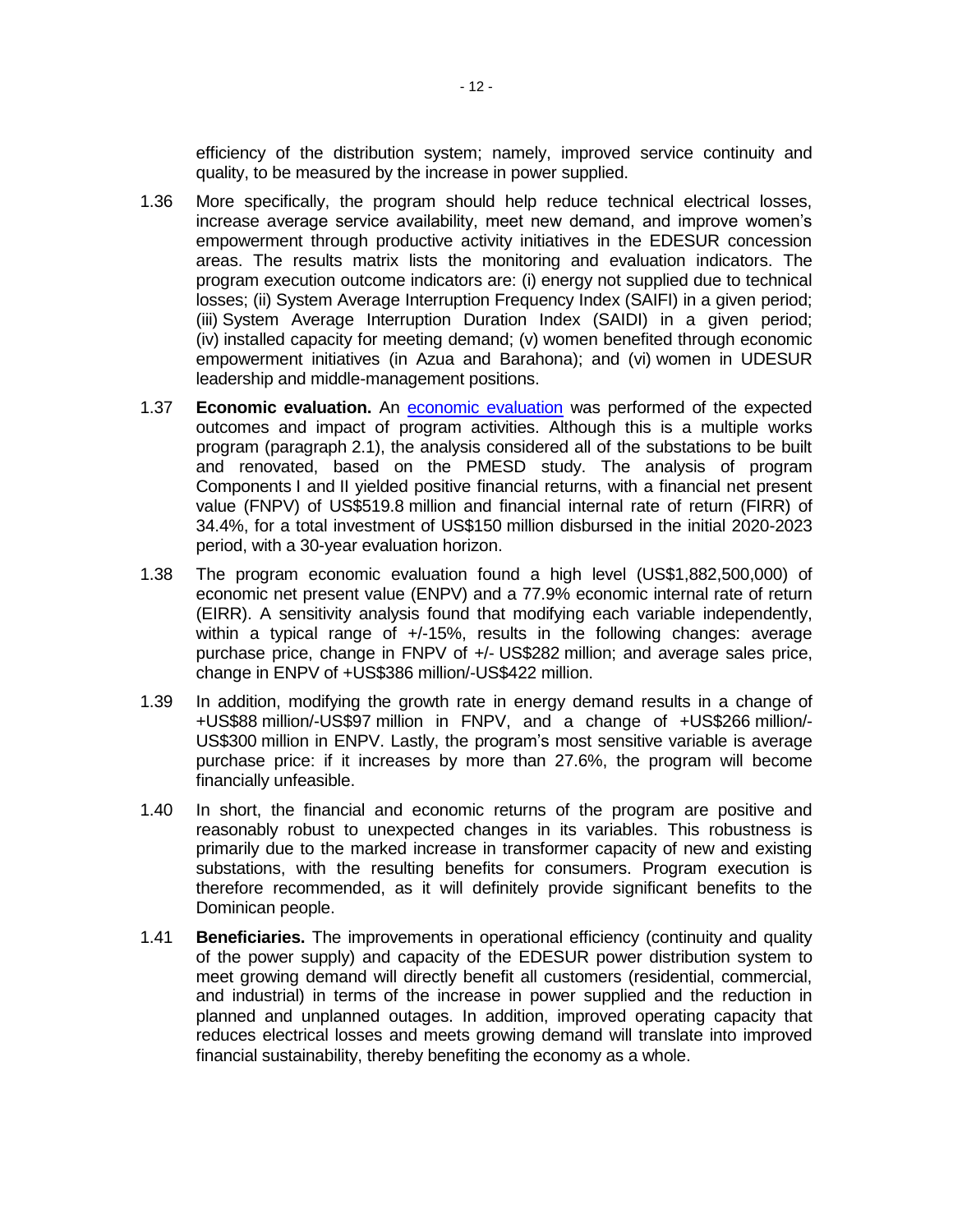# **II. FINANCING STRUCTURE AND MAIN RISKS**

### **A. Financing instruments**

2.1 The program is structured as a multiple works investment loan, since it will finance works that are physically similar but independent of each other, which meet the eligibility criteria described in paragraph 2.4. The program cost is US\$155 million, to be financed from the Bank's Ordinary Capital. Table 1 presents a breakdown of costs by component.

| <b>Components</b>                                                                                  | <b>Bank</b> | %   |
|----------------------------------------------------------------------------------------------------|-------------|-----|
| Component I. Construction and equipping of new distribution<br>substations and associated networks | 63.45       | 41  |
| Component II. Rehabilitation and adaptation of existing<br>substations and networks                | 86.61       | 56  |
| Component III. Institutional strengthening and program<br>management and monitoring                | 4.94        |     |
| Total                                                                                              | 155.00      | 100 |

**Table 1. Program costs (US\$ millions)**

2.2 The program disbursement period will be four years, due to the project's technical characteristics, the availability of preliminary technical designs for the works, and the experience acquired in similar projects in the country. Table 2 presents the details of annual disbursements under the program.

| Table 2. Projected disbursements (US\$ millions)                                               |            |                   |                   |           |              |  |  |  |  |  |  |
|------------------------------------------------------------------------------------------------|------------|-------------------|-------------------|-----------|--------------|--|--|--|--|--|--|
| <b>Component</b>                                                                               | Year 1     | Year <sub>2</sub> | Year <sub>3</sub> | Year 4    | <b>Total</b> |  |  |  |  |  |  |
| I. Construction and<br>equipping of new distribution<br>substations and associated<br>networks | 8,832,574  | 19,287,954        | 33,369,543        | 1,955,214 | 63,445,286   |  |  |  |  |  |  |
| II. Rehabilitation and<br>adaptation of existing<br>substations and networks                   | 5,710,000  | 24,460,357        | 54,121,357        | 2,322,571 | 86,614,286   |  |  |  |  |  |  |
| III. Institutional strengthening<br>and program management<br>and monitoring                   | 1,143,107  | 1,829,107         | 1,664,107         | 304,107   | 4,940,429    |  |  |  |  |  |  |
| <b>Total</b>                                                                                   | 15,685,681 | 45,577,418        | 89,155,008        | 4,581,893 | 155,000,000  |  |  |  |  |  |  |
| Percentage of total                                                                            | 10         | 29                | 58                | 3         | 100          |  |  |  |  |  |  |

**Table 2. Projected disbursements (US\$ millions)**

- 2.3 **Sample and eligibility criteria.** The projects of the sample represent 36% of the works to be financed under the program. The sample is comprised of three new substations (Monoguayabo, Los Alcarrizos, and Piedra Blanca) of approximately five to be built under Component I, and two substations (Metropolitana and Embajador) of the nine to be renovated under Component II.
- 2.4 The [preliminary technical designs](https://idbg.sharepoint.com/teams/EZ-DR-LON/DR-L1128/_layouts/15/DocIdRedir.aspx?ID=EZSHARE-1070525477-45) and respective environmental studies for the substations of the sample to be built or renovated have already been prepared.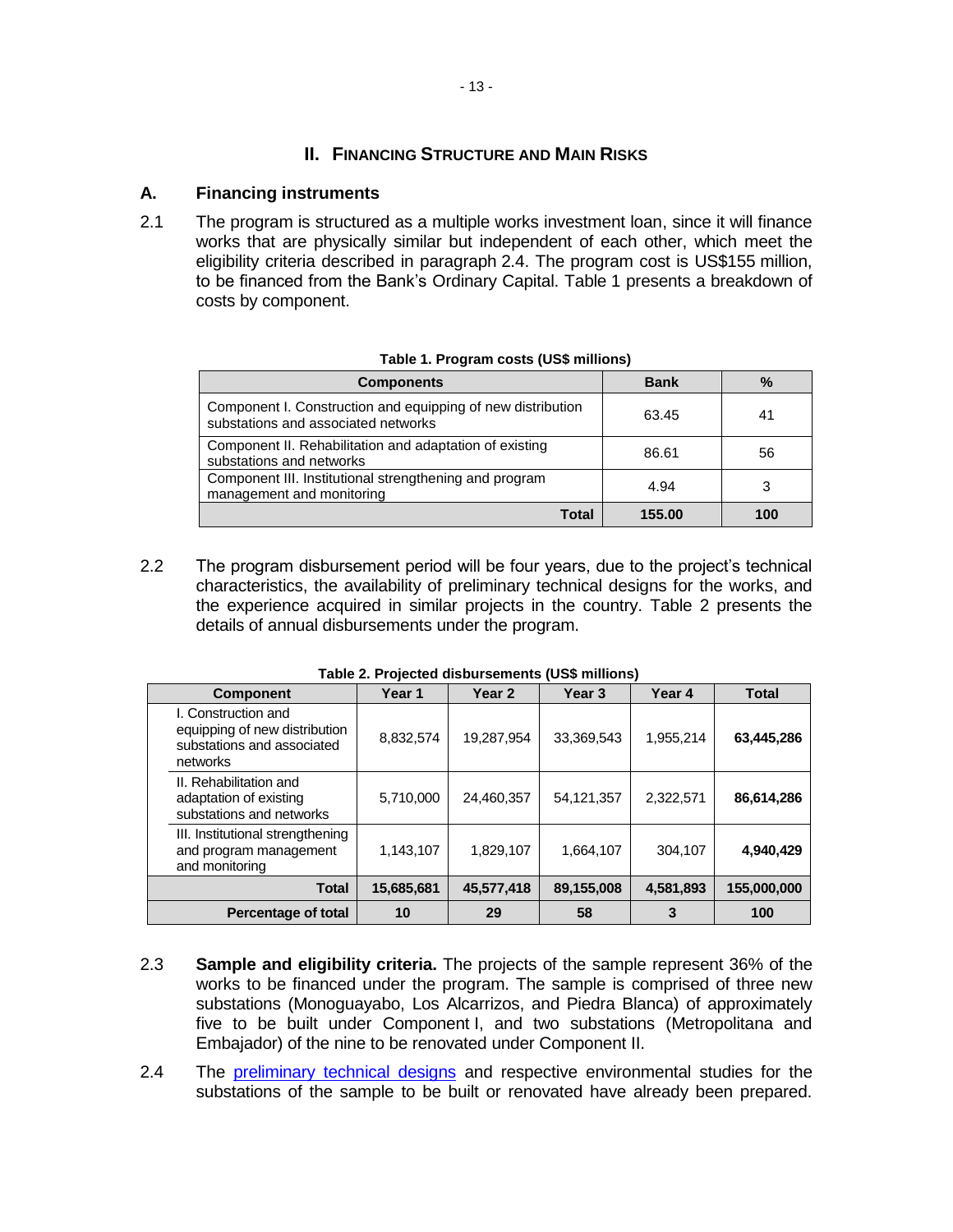Furthermore, EDESUR has the preliminary technical designs for the remaining works that may be included in the program and is working on the environmental studies. The sample works to be financed with program proceeds are described and the procurement methods to be used are identified in the [procurement plan.](https://idbg.sharepoint.com/teams/EZ-DR-LON/DR-L1128/_layouts/15/DocIdRedir.aspx?ID=EZSHARE-1070525477-25) The sample works were selected in accordance with the eligibility criteria. Any other works to be financed under the program must also comply with that criteria; namely: (i) they must be planned by EDESUR (i.e. included in the PMESD); (ii) they must contribute to the construction and/or renovation stage of electrical substations and related networks; (iii) they must help improve electricity service quality; (iv) they must comply with the social and environmental provisions set out in the program's environmental and social management framework (ESMF); (v) their respective preliminary technical designs must already have been prepared; (vi) they cannot be classified as a category "A" operation under the Bank's socioenvironmental classification, under the Bank's Environment and Safeguards Compliance Policy; and (vii) they must comply with the financial and economic analysis criteria established in the [monitoring and evaluation plan,](https://idbg.sharepoint.com/teams/EZ-DR-LON/DR-L1128/_layouts/15/DocIdRedir.aspx?ID=EZSHARE-1070525477-28) and have an EIRR equal to or greater than 12%.

### **B. Environmental and social risks**

- 2.5 Based on the information furnished by the CDEEE on the projects of the representative sample, the adverse social and environmental impacts associated with their implementation should be medium-scale, localized, and reversible, for which there are effective control and mitigation measures. Accordingly, the program has been classified as a category "B" operation, pursuant to Bank's Environment and Safeguards Compliance Policy (Operational Policy OP-703).
- 2.6 The majority of the sample projects (see paragraph 2.3) will be implemented in areas where work has already been done and rights-of-way are in place. No impacts due to physical or economic displacement have been identified. The potential adverse socioenvironmental impacts would primarily occur during the construction phase of the substations and the distribution works and, to a lesser extent, during their operation. Measures will be taken to ensure that any polychlorinated biphenyls (PCBs) associated with the removal of the old transformer equipment are properly handled and disposed of in accordance with the Ministry of the Environment and Natural Resources' environmental regulations governing the use, handling, transport, and disposal of PCBs.
- 2.7 The environmental and social studies and/or environmental and social analyses have already been prepared for the projects of the sample, which also include environmental and social management plans. Moreover, since this is a multiple works program, an ESMF has been prepared so that the works not included in the sample will be also executed in compliance with environmental and social provisions in line with IDB policies. These documents have been published on the IDB web page.
- 2.8 The following public consultations were held for the sample works: one for the Manoguayabo substation (13 July 2018); one for the Los Alcarrizos substation (14 July 2018), and one for the Piedra Blanca substation (20 July 2018). The final versions of the public consultation reports, the environmental and social studies, the environmental and social analysis, and the ESMF have been published on the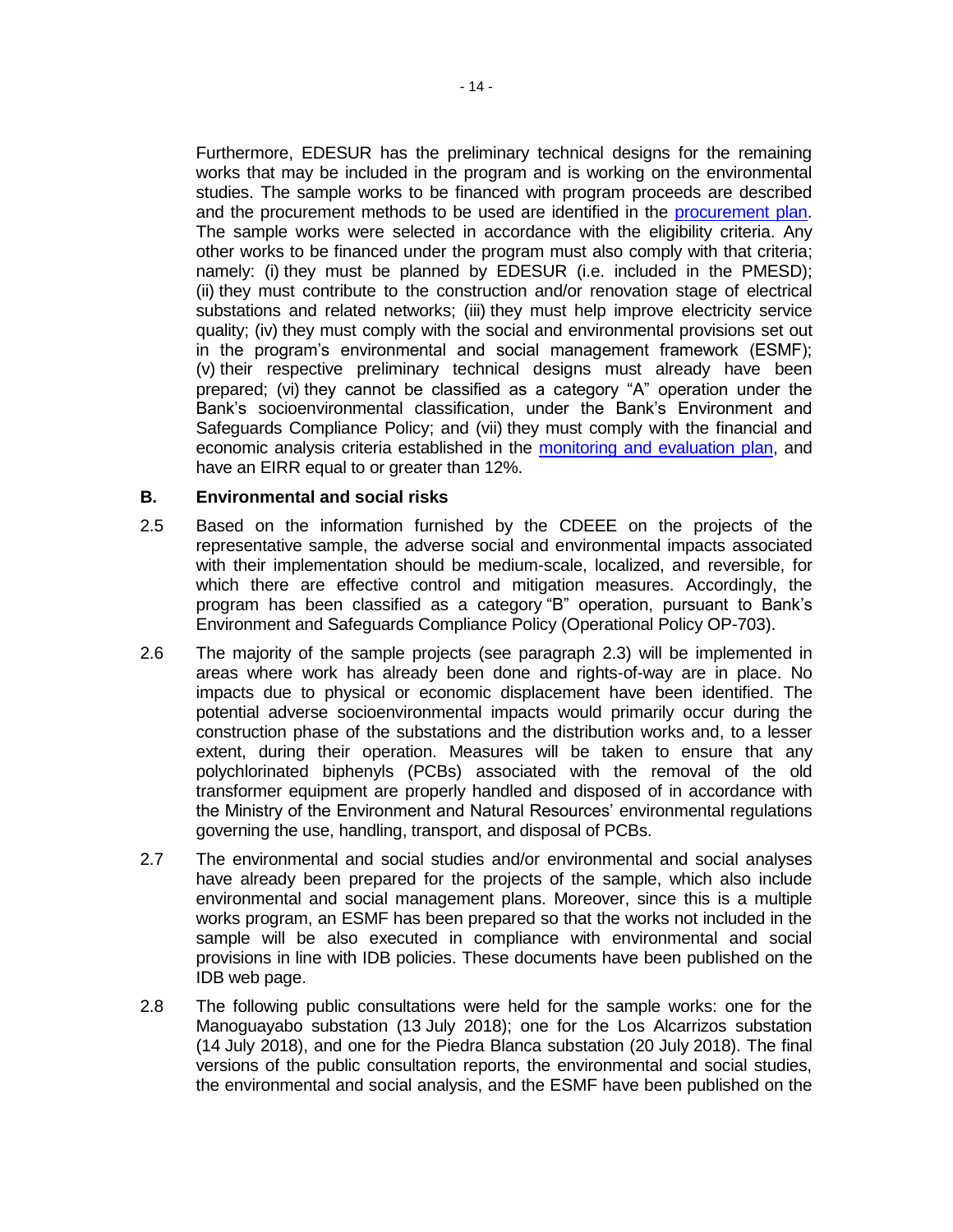IDB web page, in compliance with the Bank's Access to Information Policy (Operational Policy OP-102) and Operational Policy OP-703.

- 2.9 Based on the analysis of the program sample, a social/environmental risk has been identified in connection with the acquisition of land the implications it may have going forward, which may include compensation to the affected parties. Supervision of these processes must therefore be ongoing during the construction phase. Accordingly, a compensation framework is included as part of the ESMF.
- 2.10 Natural disasters, such as floods and hurricanes, were also identified as a high risk. To mitigate this risk, the projects have solid contingency plans in place and include parameters for procuring equipment that can withstand strong winds. In addition, the Government of the Dominican Republic has ex ante coverage for earthquakes and hurricanes, through the Contingent Loan for Natural Disaster Emergencies (operation DR-X1003).
- 2.11 The team also identified the following as potential socioenvironmental risks of the program:
	- (i) The awarding of environmental licenses and authorizations may be delayed (medium risk). This risk will be mitigated by involving the relevant entities and handling the authorizations early enough, so that they can be processed and issued by the desired deadlines.
	- (ii) Natural disasters that could harm the new infrastructure may occur (high risk). To mitigate the effects of natural disasters, the technical team is working on a proposal for substations that will be less vulnerable due to their design and locations, which will make it possible to rapidly reestablish service if they are affected.
	- (iii) The beneficiary communities may reject program implementation (medium risk). To mitigate this risk, the EDESUR social management team will hold training and information workshops with the communities on the program's benefits, potential risks, and impacts. These training sessions will continue during and after execution of the works.

### **C. Other risks**

- 2.12 **Public management and governance.** Other potential risks that were analyzed are: (i) the government may change its priorities regarding the financing of energy sector works (medium risk); (ii) there may be difficulties or delays in acquiring land (high risk); and (iii) there may be delays in the process of legalizing ownership of the land on which the new substations are to be built (medium risk). The risk of the government changing its priorities will be mitigated through ongoing dialogue with the authorities to raise awareness of the program's importance. To prevent the second risk from materializing, the team will, as soon as possible, engage with the various actors involved in the procurement process. As mitigation measures for the third risk, property surveys and title searches will be conducted. Notably, both CDEEE and EDESUR have experience in performing these procedures.
- 2.13 Another institutional risk is the lack of capacity for executing the program, specifically with regard to the bidding procedures and the proper, timely preparation of the relevant documents (medium risk). To mitigate this risk, a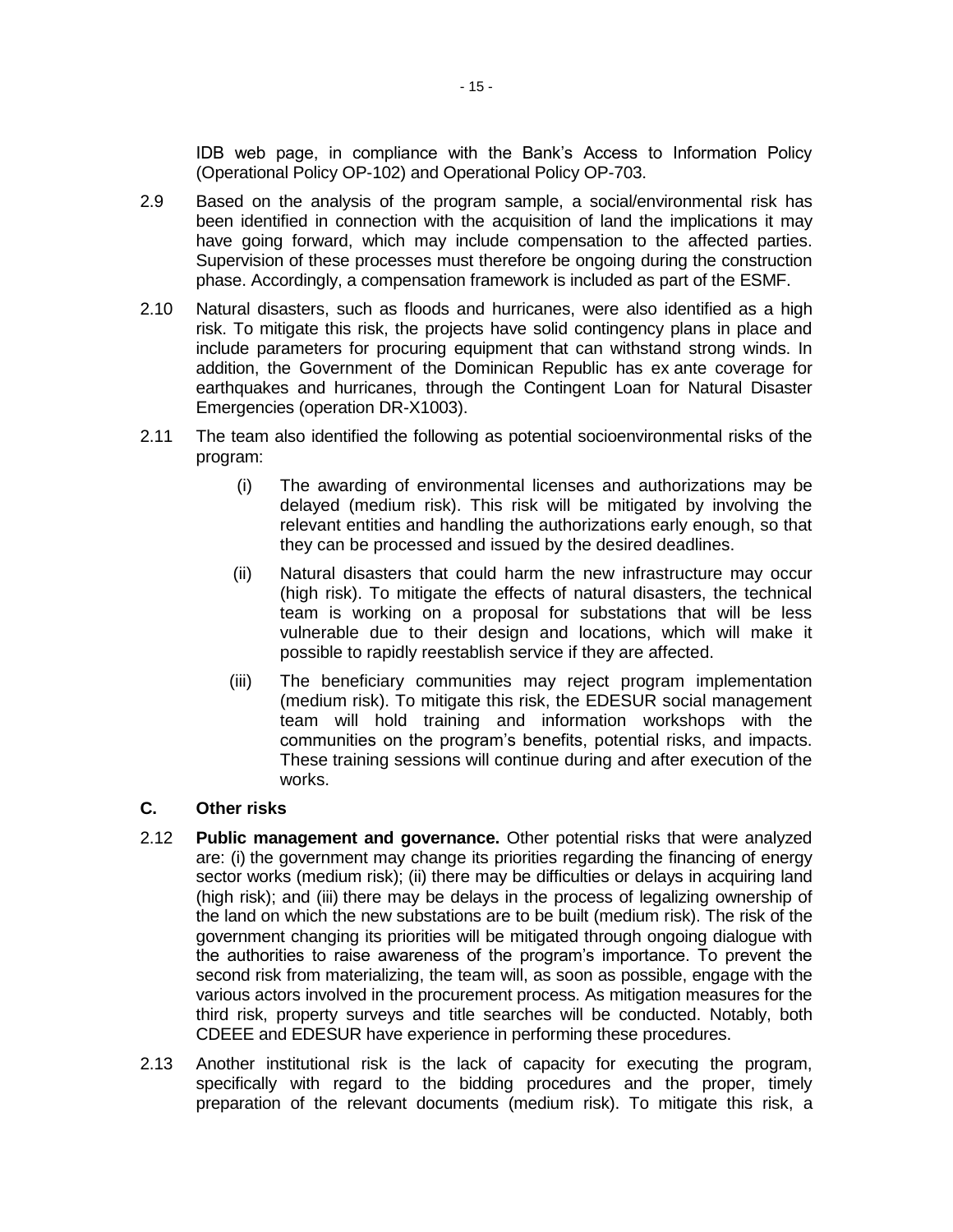consultant specializing in substations will be contracted and, simultaneously, a capacity development plan will be implemented.

### **III. IMPLEMENTATION AND MANAGEMENT PLAN**

### **A. Summary of implementation arrangements**

- 3.1 **Borrower and executing agency.** The borrower will be the Dominican Republic and the executing agency will be the CDEEE, which will act through its project execution unit (PEU). The CDEEE has experience implementing energy projects, having completed the operation "Support for the Power Distribution Network Modernization and Loss Reduction Program" (operation 3182/OC-DR) in two and a half years. EDESUR will provide technical support to the PEU and will prepare an agreement to that end to be signed by the borrower, the CDEEE, and EDESUR.
- <span id="page-20-0"></span>3.2 The CDEEE will fulfill its role through the PEU and its staff. The PEU's key staff will remain in place throughout program execution and are as follows: a general coordinator; a technical coordinator; a procurement specialist; and a financial specialist. The PEU will also contract a substation technical expert and the environmental and social specialist mentioned in the environmental and social management report, all of whom will work on the program's activities. The PEU reports directly to the Office of Executive Vice President of the CDEEE. The PEU will coordinate all program-related activities with the CDEEE and EDESUR, and will serve as the direct contact with the IDB.
- 3.3 The PEU will be responsible for the administrative/managerial, procurement, and financial aspects of the program, using the existing monitoring, procurement, financial, budget, and filing systems, which are acceptable to the IDB. The PEU will also be responsible for preparing the bidding documents and for fully managing the procurement processes, including preparing the installation and supply contracts. It will also be responsible for evaluating the contract proposals and assignment recommendations, with technical support from EDESUR.
- 3.4 **Special contractual conditions precedent to the first disbursement of the financing. The following will be special contractual conditions precedent to the first disbursement of the loan: (i) the CDEEE's PEU will have been strengthened by hiring a substation technical expert (paragraph [3.2\)](#page-20-0) and an environmental and social specialist, as described in the environmental and social management report; and (ii) the [program Operating Manual](https://idbg.sharepoint.com/teams/EZ-DR-LON/DR-L1128/_layouts/15/DocIdRedir.aspx?ID=EZSHARE-1070525477-50) will have been approved and entered into effect, in accordance with the terms previously agreed upon with the Bank,** such that the responsibilities, standards, and procedures that will govern execution have been agreed upon and adopted.
- 3.5 **Financial management.** The IDB policies and procedures specified in the program Operating Manual will be followed, including: (i) management of funds in United States dollars and local currency; (ii) submission of reports, including the annual procurement plans, works progress reports, bidding documents, and other documentation involved in program execution; (iii) technical and financial audits; and (iv) identification of eligible expenses. A designated account will be opened for local currency funding needs, which should be relatively minor. This account will be managed pursuant to the program Operating Manual.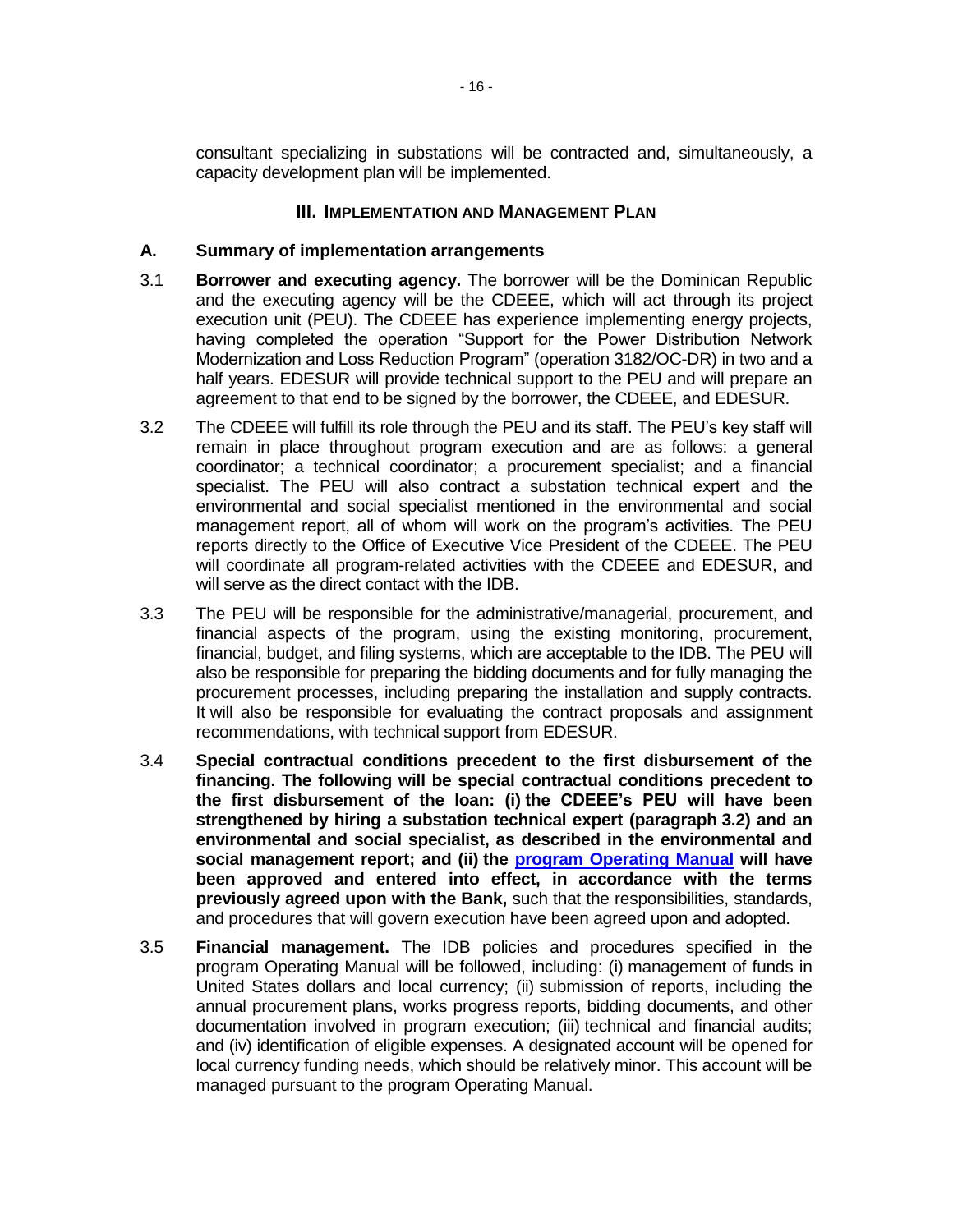- 3.6 **Procurement of goods and services.** The procurement of works, goods, and services and the selection and contracting of consulting services will be carried out in accordance with the Policies for the Procurement of Works and Goods Financed by the IDB (document GN-2349-9) and the Policies for the Selection and Contracting of Consultants Financed by the IDB (document GN-2350-9). The procurement plan contains the bidding and procurement processes planned for the program.
- 3.7 **Program Operating Manual.** Program execution and management procedures will be established in the program Operating Manual, to include the responsibilities, standards, and procedures that will govern execution, such as: (i) details on procurement and contracting flows; (ii) management and execution tools and system; (iii) physical monitoring and accounting/financial information requirements and responsibilities; (iv) CDEEE-EDESUR interagency coordination mechanisms; (v) environmental and social management considerations; and (vi) the scope of the components identified in the detailed engineering studies.
- 3.8 **Audits.** The program's external financial auditing services will be provided by an independent auditing firm acceptable to the Bank, contracted as a charge against the loan on the basis of the terms of reference agreed upon with the executing agency.
- 3.9 In addition to the financial auditing firm, technical auditors will be contracted, with program funds, to support the PEU and EDESUR in certifying: (i) that the contractors' works are compliant; (ii) the program performance indicators; and (iii) compliance with the program's environmental and social management framework.

### **B. Summary of results monitoring arrangements**

- 3.10 **Monitoring.** The program has a monitoring and evaluation plan. The methodology will consist in periodic monitoring of the output indicators that will render an account of the most important program execution aspects. The administrative monitoring and control of the program will focus on monitoring and documenting compliance with procedural standards in administrative, financial, accounting, and legal matters, in accordance with country and IDB guidelines, as well as those set out in the program Operating Manual and the loan contract. The monitoring and evaluation plan includes indicators of the program's economic, social, and environmental performance. The executing agency will submit progress status reports to the Bank within 60 days after the end of each six-month period. These reports will document the degree of compliance with the output indicators and progress on the outcomes set forth in the results matrix. The problems encountered will be identified and corrective measures will be suggested. No later than 30 November of each year, the executing agency will submit the following to the Bank: annual work plan, procurement plan, and cash flow planning for the following year.
- 3.11 **Evaluation.** The PEU will supervise compliance with the agreed-upon performance indicators. It will also deliver consolidated program progress reports within 60 days after the end of each six-month period, in the format established in the program Operating Manual.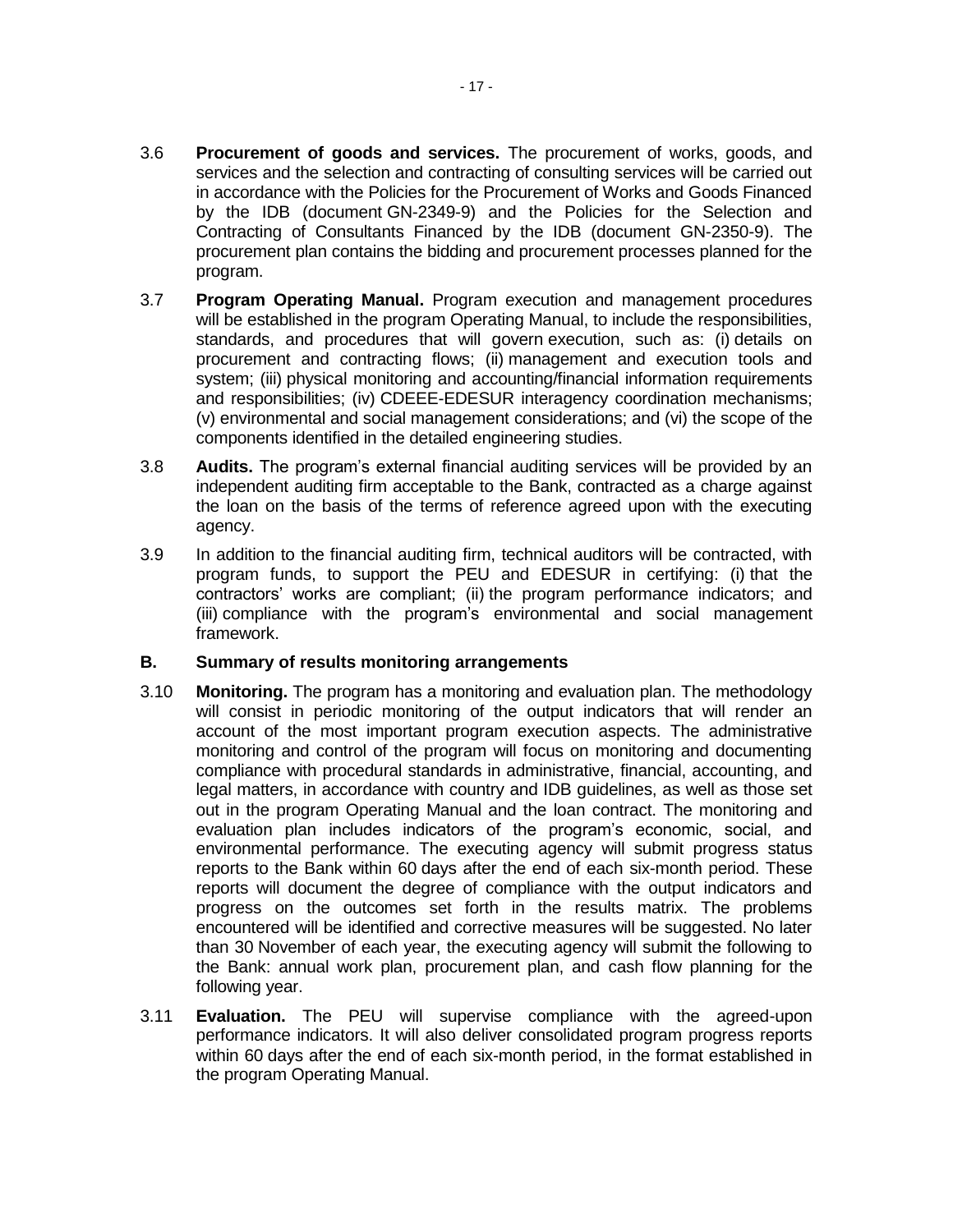3.12 The CDEEE, through the PEU, will contract an independent firm to supervise the works. It will issue supervision reports on the quality of execution and adherence to the timelines for the contracted works. These reports will be approved by the CDEEE prior to issuing payments to the respective contractors against the loan proceeds.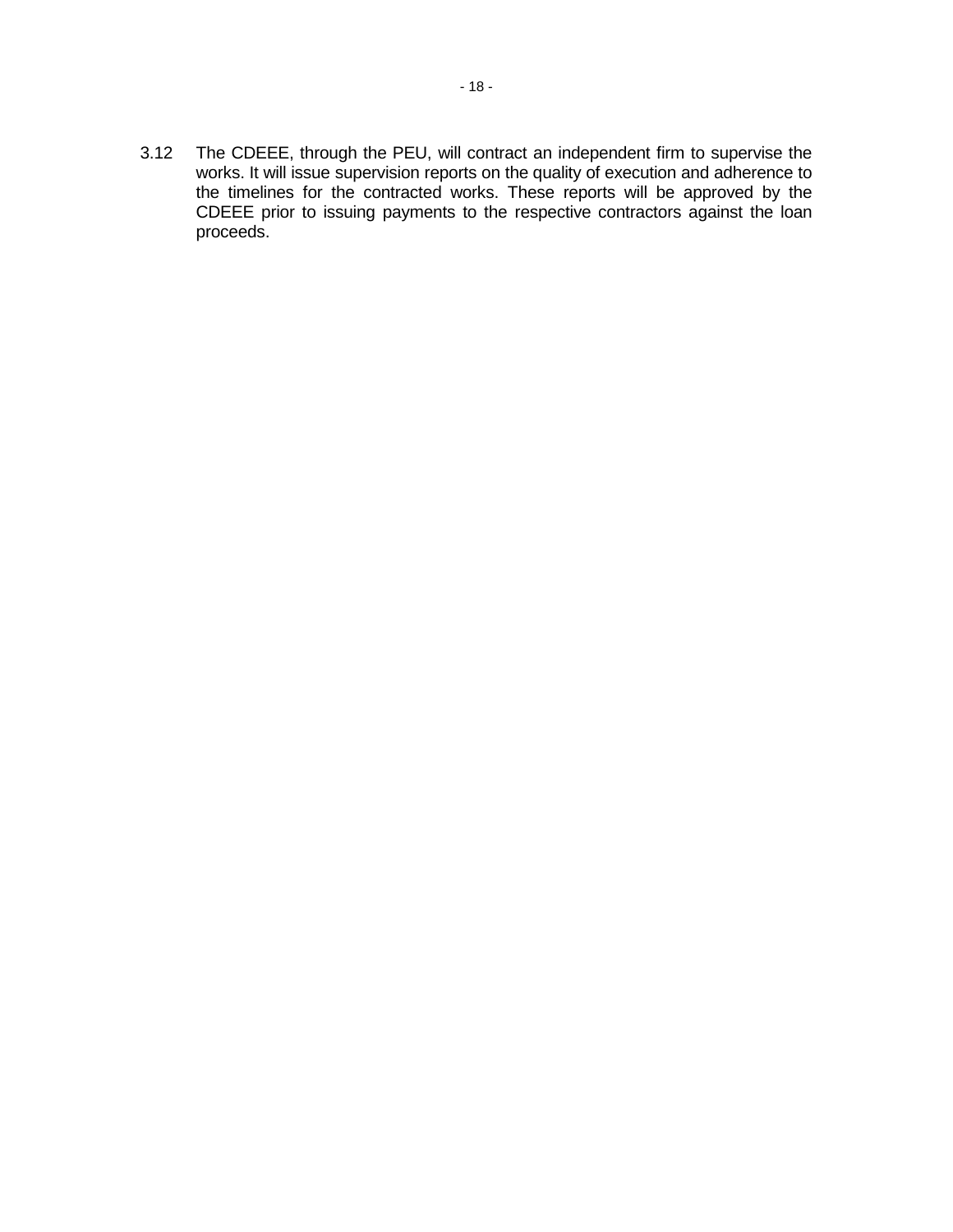| <b>Development Effectiveness Matrix</b>                                                                                                                                     |                                                                                                                    |                                                                                                                                                                                                                                                                                                                                                                                                                 |  |  |  |  |  |  |
|-----------------------------------------------------------------------------------------------------------------------------------------------------------------------------|--------------------------------------------------------------------------------------------------------------------|-----------------------------------------------------------------------------------------------------------------------------------------------------------------------------------------------------------------------------------------------------------------------------------------------------------------------------------------------------------------------------------------------------------------|--|--|--|--|--|--|
| <b>Summary</b>                                                                                                                                                              | <b>DR-L1128</b>                                                                                                    |                                                                                                                                                                                                                                                                                                                                                                                                                 |  |  |  |  |  |  |
| <b>Corporate and Country Priorities</b>                                                                                                                                     |                                                                                                                    |                                                                                                                                                                                                                                                                                                                                                                                                                 |  |  |  |  |  |  |
| 1. IDB Development Objectives                                                                                                                                               |                                                                                                                    | Yes                                                                                                                                                                                                                                                                                                                                                                                                             |  |  |  |  |  |  |
| Development Challenges & Cross-cutting Themes                                                                                                                               | -Productivity and Innovation<br>-Gender Equality and Diversity<br>-Climate Change and Environmental Sustainability |                                                                                                                                                                                                                                                                                                                                                                                                                 |  |  |  |  |  |  |
| <b>Country Development Results Indicators</b>                                                                                                                               |                                                                                                                    | -Electricity transmission and distribution lines installed or upgraded (km)*                                                                                                                                                                                                                                                                                                                                    |  |  |  |  |  |  |
| <b>Country Development Objectives</b>                                                                                                                                       |                                                                                                                    | <b>Yes</b>                                                                                                                                                                                                                                                                                                                                                                                                      |  |  |  |  |  |  |
| <b>Country Strategy Results Matrix</b>                                                                                                                                      | GN-2908                                                                                                            | Improve the operational and tariff efficiency of the electricity<br>sector                                                                                                                                                                                                                                                                                                                                      |  |  |  |  |  |  |
| <b>Country Program Results Matrix</b>                                                                                                                                       | GN-2915-2                                                                                                          | The intervention is included in the 2018 Operational<br>Program.                                                                                                                                                                                                                                                                                                                                                |  |  |  |  |  |  |
| Relevance of this project to country development challenges (If not aligned to country<br>strategy or country program)                                                      |                                                                                                                    |                                                                                                                                                                                                                                                                                                                                                                                                                 |  |  |  |  |  |  |
| II. Development Outcomes - Evaluability                                                                                                                                     |                                                                                                                    | <b>Evaluable</b>                                                                                                                                                                                                                                                                                                                                                                                                |  |  |  |  |  |  |
| <b>Evidence-based Assessment &amp; Solution</b><br>3                                                                                                                        |                                                                                                                    | 7.7                                                                                                                                                                                                                                                                                                                                                                                                             |  |  |  |  |  |  |
| 3.1 Program Diagnosis                                                                                                                                                       |                                                                                                                    | 3.0                                                                                                                                                                                                                                                                                                                                                                                                             |  |  |  |  |  |  |
| 3.2 Proposed Interventions or Solutions                                                                                                                                     |                                                                                                                    | 1.7                                                                                                                                                                                                                                                                                                                                                                                                             |  |  |  |  |  |  |
| 3.3 Results Matrix Quality                                                                                                                                                  |                                                                                                                    | 3.0                                                                                                                                                                                                                                                                                                                                                                                                             |  |  |  |  |  |  |
| <b>Ex ante Economic Analysis</b>                                                                                                                                            |                                                                                                                    | 9.0                                                                                                                                                                                                                                                                                                                                                                                                             |  |  |  |  |  |  |
| 4.1 Program has an ERR/NPV, or key outcomes identified for CEA                                                                                                              |                                                                                                                    | 3.0                                                                                                                                                                                                                                                                                                                                                                                                             |  |  |  |  |  |  |
| 4.2 Identified and Quantified Benefits and Costs<br>4.3 Reasonable Assumptions                                                                                              |                                                                                                                    | 3.0<br>1.0                                                                                                                                                                                                                                                                                                                                                                                                      |  |  |  |  |  |  |
| 4.4 Sensitivity Analysis                                                                                                                                                    | 2.0                                                                                                                |                                                                                                                                                                                                                                                                                                                                                                                                                 |  |  |  |  |  |  |
| 4.5 Consistency with results matrix                                                                                                                                         | 0.0                                                                                                                |                                                                                                                                                                                                                                                                                                                                                                                                                 |  |  |  |  |  |  |
| <b>Monitoring and Evaluation</b>                                                                                                                                            | 6.5                                                                                                                |                                                                                                                                                                                                                                                                                                                                                                                                                 |  |  |  |  |  |  |
| 5.1 Monitoring Mechanisms                                                                                                                                                   | 1.8                                                                                                                |                                                                                                                                                                                                                                                                                                                                                                                                                 |  |  |  |  |  |  |
| 5.2 Evaluation Plan                                                                                                                                                         | 4.7                                                                                                                |                                                                                                                                                                                                                                                                                                                                                                                                                 |  |  |  |  |  |  |
| <b>III. Risks &amp; Mitigation Monitoring Matrix</b>                                                                                                                        |                                                                                                                    |                                                                                                                                                                                                                                                                                                                                                                                                                 |  |  |  |  |  |  |
| Overall risks rate = magnitude of risks*likelihood                                                                                                                          |                                                                                                                    | <b>Medium</b>                                                                                                                                                                                                                                                                                                                                                                                                   |  |  |  |  |  |  |
| Identified risks have been rated for magnitude and likelihood                                                                                                               |                                                                                                                    | Yes                                                                                                                                                                                                                                                                                                                                                                                                             |  |  |  |  |  |  |
| Mitigation measures have been identified for major risks                                                                                                                    | Yes                                                                                                                |                                                                                                                                                                                                                                                                                                                                                                                                                 |  |  |  |  |  |  |
| Mitigation measures have indicators for tracking their implementation                                                                                                       | Yes<br>$\overline{B}$                                                                                              |                                                                                                                                                                                                                                                                                                                                                                                                                 |  |  |  |  |  |  |
| Environmental & social risk classification                                                                                                                                  |                                                                                                                    |                                                                                                                                                                                                                                                                                                                                                                                                                 |  |  |  |  |  |  |
| IV. IDB's Role - Additionality<br>The project relies on the use of country systems                                                                                          |                                                                                                                    |                                                                                                                                                                                                                                                                                                                                                                                                                 |  |  |  |  |  |  |
| Fiduciary (VPC/FMP Criteria)                                                                                                                                                | Yes                                                                                                                | Financial Management: Budget, Treasury, Accounting and<br>Reporting.<br>Procurement: Information System, Price Comparison.                                                                                                                                                                                                                                                                                      |  |  |  |  |  |  |
| Non-Fiduciary                                                                                                                                                               |                                                                                                                    |                                                                                                                                                                                                                                                                                                                                                                                                                 |  |  |  |  |  |  |
| The IDB's involvement promotes additional improvements of the intended beneficiaries<br>and/or public sector entity in the following dimensions:                            |                                                                                                                    |                                                                                                                                                                                                                                                                                                                                                                                                                 |  |  |  |  |  |  |
| Additional (to project preparation) technical assistance was provided to the public<br>sector entity prior to approval to increase the likelihood of success of the project | Yes                                                                                                                | The Bank is in currently preparing the TC "Support for the<br>Evaluation of Projects to Reduce Losses and Strengthen the<br>Governance of the Electricity Sector" (DR-T1179) and<br>"Program for Expansion of Networks and Reduction of<br>Electric Losses in Distribution" (DR -T1170, the latter to<br>support the design of the substations to be implemented in<br>the framework of the operation DR-L1128. |  |  |  |  |  |  |

Note: (\*) Indicates contribution to the corresponding CRF's Country Development Results Indicator.

The general objective of the program is to increase operational efficiency (reduction of technical losses, greater continuity and quality of supply) and the capacity to meet the<br>growth of demand in the electricity distribu *with financial and environmentally sustainable standards.*

The documentation is well structured—a good summary of the electricity sector and the regulatory and institutional framework is provided, and the main challenges of the<br>distribution system are highlighted: lag in investmen *losses, and deficiencies in the quality of the service.*

The program is structured as an investment loan for multiple works. The projects in the sample represent 36% of the works to be financed. The proposed solution is clearly<br>linked to the problems identified. The results matr *values, targets, and means to collect the information.*

A Cost-Benefit Analysis is carried out for Components I and II, and in aggregate form. The main benefit is based on the Consumer Surplus associated with the increase of<br>energy delivered to final consumers. The EA is well d US \$1,882.5 million. A sensitivity analysis is performed under alternative scenarios modifying the main variables that can affect costs and benefits. The conservative scenario<br>finds an IRR of 63.9% with an NPV of US\$1,581

*The monitoring and evaluation plan proposes a Before-and-After evaluation and an ex post cost-benefit EA.*

*The risks identified in the risk matrix seem reasonable and are classified as Low (3), Medium (5) and High (2) risk. The risks of medium and high classification include mitigation actions and compliance indicators.*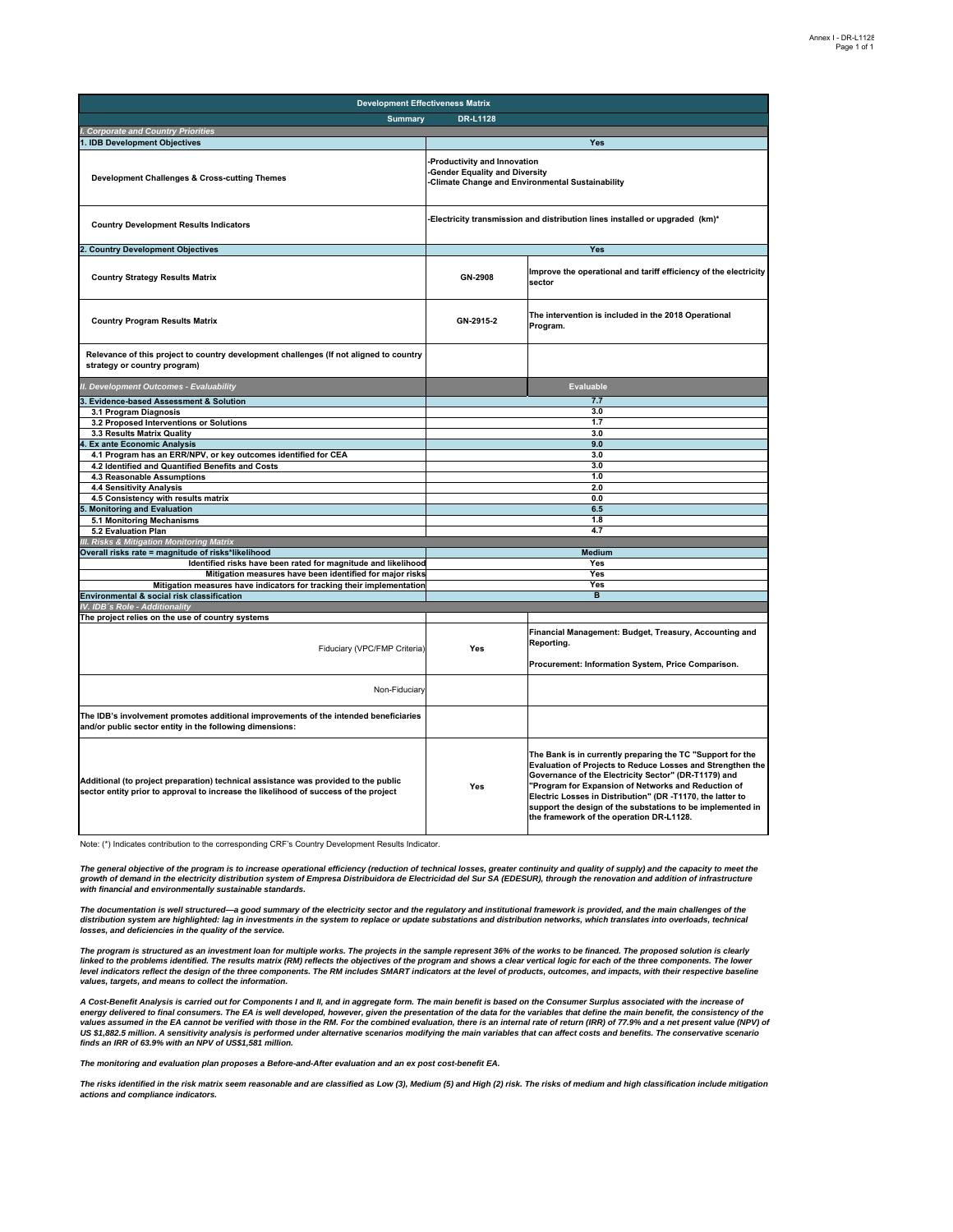# **RESULTS MATRIX**

|            | The general objective of the program is to enhance operating efficiency (i.e. reduce technical losses and improve the continuity and quality of the power supply) |
|------------|-------------------------------------------------------------------------------------------------------------------------------------------------------------------|
| Program    | and improve the capacity of Empresa Distribuidora de Electricidad del Sur S.A. (EDESUR) to satisfy growing demand for electrical distribution system services, I  |
| objective: | by upgrading and adding infrastructure under environmentally and financially sustainable conditions. The specific objective is to support implementation of the   |
|            | first stage of EDESUR's master plan for expanding the distribution system (PMESD).                                                                                |

# **EXPECTED IMPACT**

| <b>Indicators</b>                                           | Unit of<br>measurement | <b>Baseline</b> | <b>Baseline</b><br>year | Year 1 | Year <sub>2</sub> | Year 3 | Year 4 | <b>Final</b><br>target | <b>Means of</b><br>verification                   | <b>Comments</b>                                                                                                                                                                                              |  |  |
|-------------------------------------------------------------|------------------------|-----------------|-------------------------|--------|-------------------|--------|--------|------------------------|---------------------------------------------------|--------------------------------------------------------------------------------------------------------------------------------------------------------------------------------------------------------------|--|--|
| <b>IMPACT #1: Increase in the energy supplied by EDESUR</b> |                        |                 |                         |        |                   |        |        |                        |                                                   |                                                                                                                                                                                                              |  |  |
| Energy<br>supplied by<br><b>EDESUR</b>                      | Gigawatt-hour<br>(GWh) | 5,010.4         | 2017                    | 5,189  | 5,815             | 6,301  | 6,753  | 6,753                  | <b>EDESUR</b><br>Management<br>Control<br>Reports | This indicator is<br>aligned with the<br>strategic objective of<br>the Country Strategy<br>GN-2908 DE Results<br>Matrix, "Improve the<br>operating efficiency<br>and rate structure of<br>the power sector." |  |  |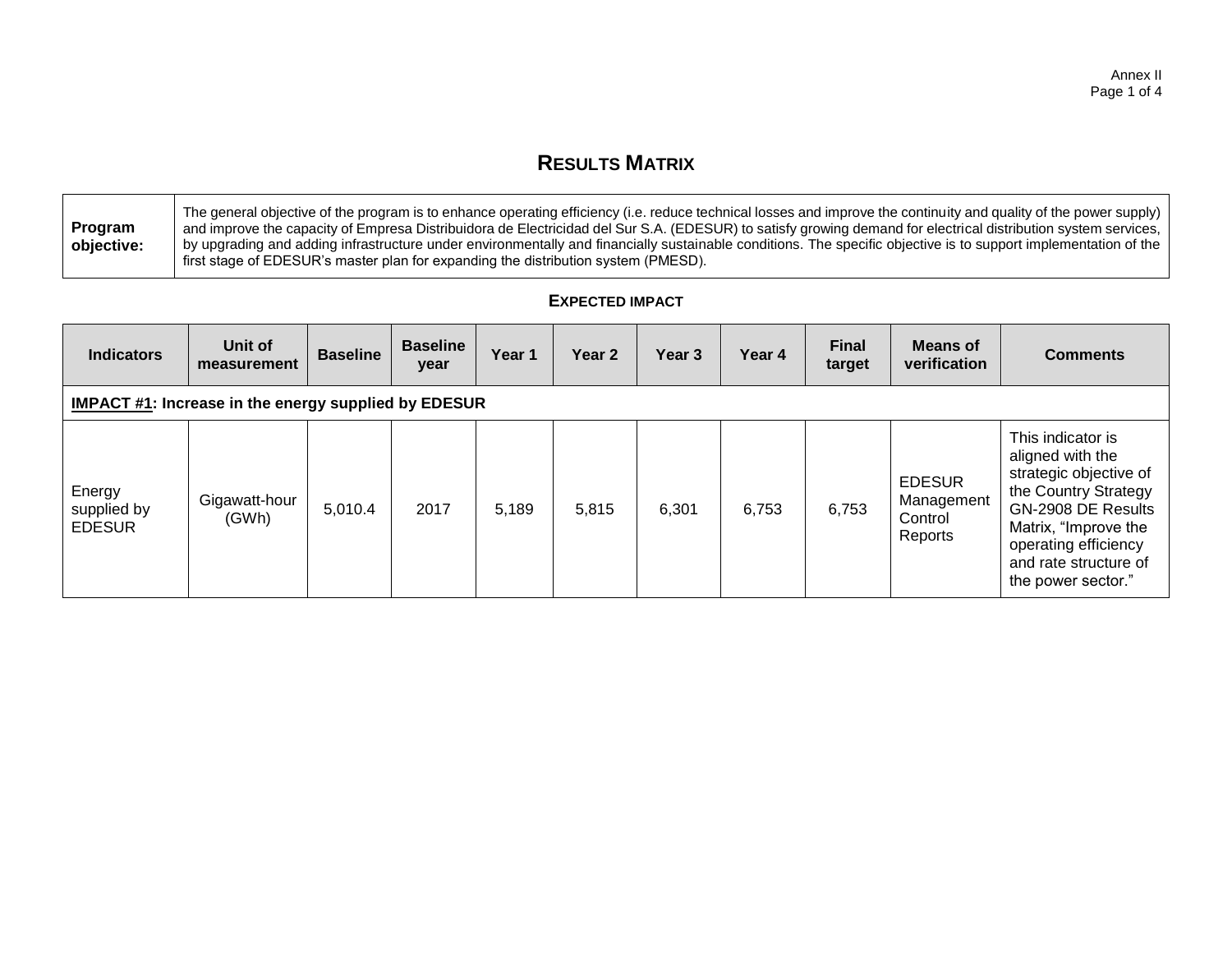# **EXPECTED OUTCOMES**

| <b>Indicators</b>                                               | Unit of<br>measurement                         | <b>Baseline</b> | <b>Baseline</b><br>vear | Year 1   | Year 2   | Year <sub>3</sub> | Year 4   | <b>Final</b><br>target | <b>Means of</b><br>verification    | <b>Comments</b>                                                                                                          |  |  |  |
|-----------------------------------------------------------------|------------------------------------------------|-----------------|-------------------------|----------|----------|-------------------|----------|------------------------|------------------------------------|--------------------------------------------------------------------------------------------------------------------------|--|--|--|
| <b>OUTCOME #1: Reduction of technical electrical losses</b>     |                                                |                 |                         |          |          |                   |          |                        |                                    |                                                                                                                          |  |  |  |
| Energy not<br>supplied due to<br>technical<br>electrical losses | GWh                                            | 60.1            | 2017                    |          |          |                   | 26.4     | 26.4                   | Official<br><b>CDEEE</b><br>report | This indicator<br>measures<br>compliance with the<br>objective of<br>improving the<br>continuity of the<br>power supply. |  |  |  |
| <b>OUTCOME #2: Average service availability</b>                 |                                                |                 |                         |          |          |                   |          |                        |                                    |                                                                                                                          |  |  |  |
| <b>SAIFI</b>                                                    | # of<br>interruptions<br>per user <sup>1</sup> | 373.4           | 2017                    | 373.40   | 373.40   | 339.88            | 313.92   | 313.92                 | <b>EDESUR</b><br>Management        | The purpose of<br>these indicators is                                                                                    |  |  |  |
|                                                                 | # of customers<br>affected                     | 717,264         | 2017                    | 717,264  | 717,264  | 550,222           | 427,028  | 427,028                |                                    | to help monitor<br>improvement in the                                                                                    |  |  |  |
|                                                                 | # of minutes<br>per user                       | 58,956.1        | 2017                    | 58,956.1 | 58,956.1 | 49,181.6          | 41,433.5 | 41,433.5               | Control<br>Reports                 | quality and<br>continuity of the                                                                                         |  |  |  |
| <b>SAIDI</b>                                                    | # of customers<br>affected                     | 717,264         | 2017                    | 717,264  | 717,264  | 550,222           | 427,028  | 427,028                |                                    | power supply.                                                                                                            |  |  |  |
| <b>OUTCOME #3: Meeting demand</b>                               |                                                |                 |                         |          |          |                   |          |                        |                                    |                                                                                                                          |  |  |  |
| Installed<br>capacity for<br>meeting<br>demand                  | <b>MVA</b>                                     | 1,689.3         | 2017                    | 1,699.3  | 1,798.3  | 2,148.3           | 2,394.3  | 2,394.3                | Official<br><b>CDEEE</b><br>report | The purpose of this<br>indicator is to<br>monitor<br>improvement in the<br>capacity to meet<br>new demand.               |  |  |  |

  $1$  Excluding circuits brought to 24 hours of service.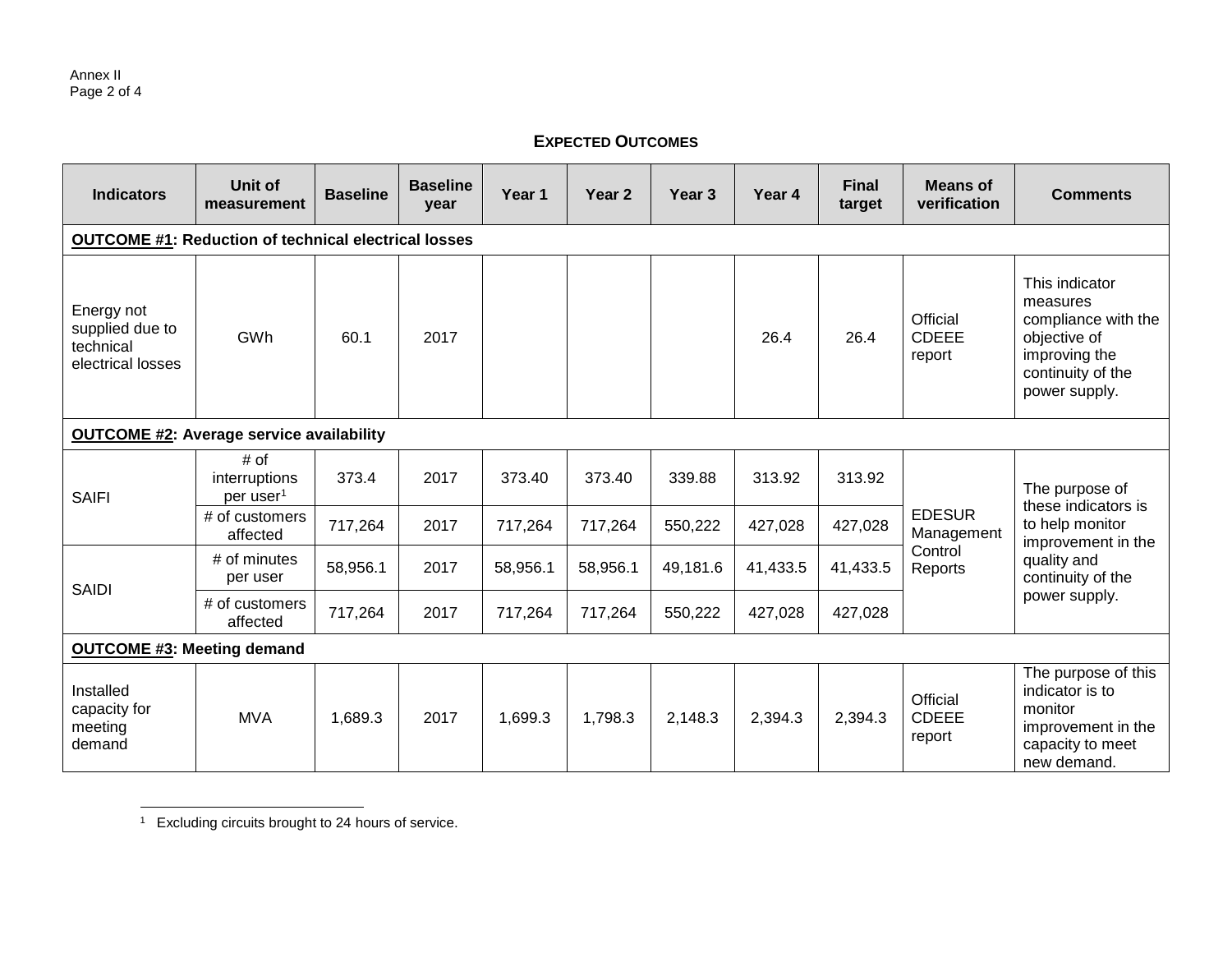| <b>Indicators</b>                                                                                 | Unit of<br>measurement | <b>Baseline</b> | <b>Baseline</b><br>year | Year 1   | Year <sub>2</sub> | Year 3 | Year 4 | <b>Final</b><br>target | <b>Means of</b><br>verification    | <b>Comments</b>                                                                                                                                                                     |  |  |
|---------------------------------------------------------------------------------------------------|------------------------|-----------------|-------------------------|----------|-------------------|--------|--------|------------------------|------------------------------------|-------------------------------------------------------------------------------------------------------------------------------------------------------------------------------------|--|--|
| <b>OUTCOME #4: Improved economic empowerment of women through productive activity initiatives</b> |                        |                 |                         |          |                   |        |        |                        |                                    |                                                                                                                                                                                     |  |  |
| Women<br>benefited with<br>economic<br>empowerment<br>initiatives (Azua<br>and Barahona)          | # of women             | $\mathbf 0$     | 2017                    | $\Omega$ | $\Omega$          | 25     | 25     | 50                     | Official<br><b>CDEEE</b><br>report | This indicator<br>contributes to the<br>expected Country<br>Strategy with the<br>Dominican<br>Republic outcome<br>of "Greater<br>participation of<br>women in the labor<br>market." |  |  |
| Women in<br>leadership and<br>middle<br>management<br>positions at<br><b>EDESUR</b>               | %                      | 25              | 2017                    | $\Omega$ | $\Omega$          | 15     | 20     | 35                     | Official<br><b>CDEEE</b><br>report | This indicator<br>aligns with the<br>gender strategy.                                                                                                                               |  |  |

# **OUTPUTS**

| <b>Outputs</b>                                                                                  | Unit of<br>measurement | <b>Baseline</b> | <b>Baseline</b><br>year | Year ' | Year <sub>2</sub> | Year 3 | Year 4 | <b>Final</b><br>target | Means of<br>verification | <b>Comments</b> |  |  |
|-------------------------------------------------------------------------------------------------|------------------------|-----------------|-------------------------|--------|-------------------|--------|--------|------------------------|--------------------------|-----------------|--|--|
| Component I: Construction and equipping of new distribution substations and associated networks |                        |                 |                         |        |                   |        |        |                        |                          |                 |  |  |
| New distribution<br>substations to be built<br>and equipped                                     | # of<br>substations    | 0               | 2019                    |        | 0                 | 2      | 3      | 5                      | PEU-CDEEE                |                 |  |  |
| Equipped distribution<br>network (medium<br>voltage and low<br>voltage) <sup>2</sup>            | Kilometer              | 0               | 2019                    | 0      | 0                 | 160    | 237    | 397                    |                          |                 |  |  |

 $2$  This indicator will be measured by the length (kilometers) of the medium-voltage network.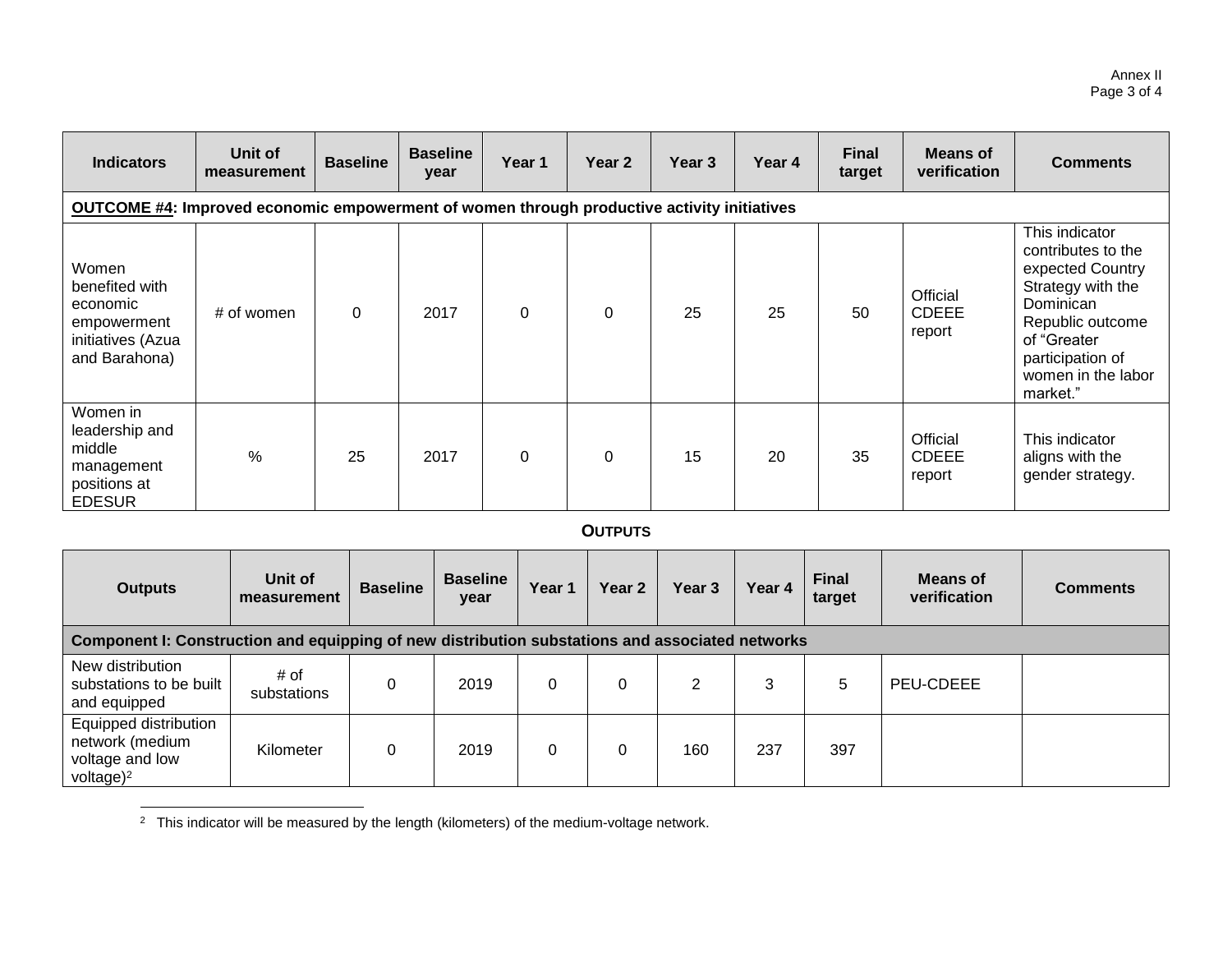### Annex II Page 4 of 4

| <b>Outputs</b>                                                                                  | Unit of<br>measurement | <b>Baseline</b> | <b>Baseline</b><br>year | Year <sub>1</sub> | Year 2      | Year <sub>3</sub> | Year 4   | <b>Final</b><br>target | <b>Means of</b><br>verification                                                                | <b>Comments</b>                                    |
|-------------------------------------------------------------------------------------------------|------------------------|-----------------|-------------------------|-------------------|-------------|-------------------|----------|------------------------|------------------------------------------------------------------------------------------------|----------------------------------------------------|
| Component II: Rehabilitation and adaptation of existing substations and networks                |                        |                 |                         |                   |             |                   |          |                        |                                                                                                |                                                    |
| Renovated distribution<br>substations                                                           | # of<br>substations    | 0               | 2019                    | 0                 | $\mathbf 0$ | 3                 | 6        | 9                      |                                                                                                |                                                    |
| Rehabilitated<br>distribution network<br>(medium voltage and<br>low voltage)                    | Kilometer              | 0               | 2019                    | 0                 | $\mathbf 0$ | 450               | 720      | 1,170                  | PEU-CDEEE                                                                                      |                                                    |
| Remotely controlled<br>reclosers and medium-<br>voltage master<br>metering installed            | # of reclosers         | 0               | 2019                    | $\Omega$          | $\mathbf 0$ | 30                | 40       | 70                     |                                                                                                |                                                    |
| Component III. Institution-strengthening and program management and monitoring                  |                        |                 |                         |                   |             |                   |          |                        |                                                                                                |                                                    |
| Gender strategy<br>developed and<br>approved                                                    | # of strategies        | 0               | 2018                    | $\mathbf 1$       | $\Omega$    | $\Omega$          | $\Omega$ | $\mathbf{1}$           | EDESUR gender<br>strategy                                                                      |                                                    |
| Action plan for women<br>implemented                                                            | # of plans             | 0               | 2018                    | 0                 | 1           | $\Omega$          | $\Omega$ | 1                      | Action plan report                                                                             |                                                    |
| Pilot projects on the<br>productive use of<br>energy, from the<br>Social Responsibility<br>Unit | # of projects          | 0               | 2018                    | $\Omega$          | $\mathbf 1$ | 0                 | 1        | 2                      | Project reports                                                                                |                                                    |
| <b>Technical training</b><br>program for women up<br>and running                                | # of programs          | 0               | 2018                    | 0                 | $\mathbf 0$ | 1                 | 0        | 1                      | Training program<br>reports                                                                    | Estimated target:<br>20 women per<br>course        |
| <b>Technical training</b><br>program for young<br>people up and running                         | # of programs          | 0               | 2018                    | 0                 | $\pmb{0}$   | 0                 | 1        | 1                      | <b>Technical training</b><br>program<br>curriculum<br>Agreements with<br>training institutions | Estimated target:<br>20 young people<br>per course |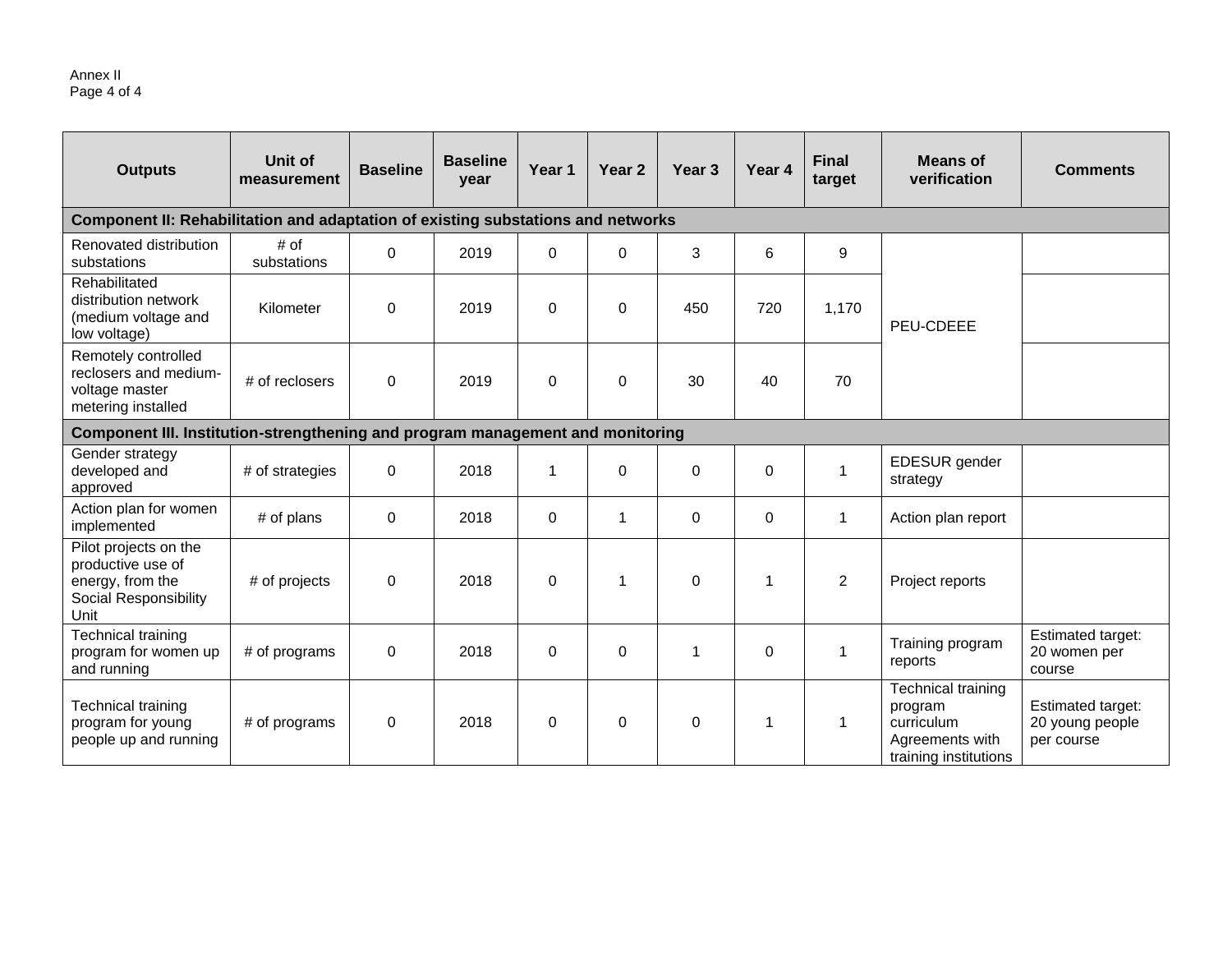### **FIDUCIARY AGREEMENTS AND REQUIREMENT**

| Country:                 | Dominican Republic                                                                                       |
|--------------------------|----------------------------------------------------------------------------------------------------------|
| Project number:          | <b>DR-L1128</b>                                                                                          |
| Name:                    | Program to Expand Electricity Networks and Reduce<br>Technical Losses in Distribution Systems (DR-L1128) |
| <b>Executing agency:</b> | Dominican Corporation of State-owned Electricity<br>Companies (CDEEE)                                    |
| <b>Prepared by:</b>      | Willy Bendix; Romina Kirkagacli; Denise Salabie<br>(FMP/CDR); and Yonaida Encarnación (CID/CDR)          |

### **I. EXECUTIVE SUMMARY**

- $1.1$ The assessment of the fiduciary capacity of the CDEEE, which will be the executing agency for this program, was updated in June 2018. Based on the findings from the assessment and the CDEEE's extensive experience in managing projects with financing from the Bank and other multilateral organizations, the CDEEE has, in general, adequate fiduciary capacity and a low fiduciary risk for executing the operation.
- $1.2<sub>2</sub>$ According to the August 2017 evaluation<sup>1</sup> of the Dominican Republic's public finances management system (SGFP) and the 2016 PEFA report<sup>2</sup> on the Dominican Republic (presented in October 2016), overall, the Dominican government's SGFP is partially aligned with good international practices.
- $1.3$ The update to the diagnostic assessment of the Dominican Republic's public procurement system was completed in February 2016, using the OECD/DAC<sup>3</sup> methodology. In this assessment, the average result for the four pillars was 2.12 compared to the 1.69 obtained in 2012. This improvement is attributable to the progress made on Pillar II, "Institutional Framework and Management Capacity," and Pillar III, "Procurement Operations and Market Practices." Progress has been less evident on Pillar I, "Legislative and Regulatory Framework," and Pillar IV, "Integrity and Transparency of the Public Procurement System," which reveals the need to modify Law 340-06 on Procurement and Contracting.

# **II. FIDUCIARY CONTEXT OF THE EXECUTING AGENCY**

 $2.1$ The CDEEE has extensive technical and fiduciary experience in the implementation of energy projects. At present, the CDEEE's project execution unit (PEU) is successfully executing the Bank-financed loan operation 3182/OC-DR, Support for the Power Distribution Network Modernization and Loss Reduction Program (US\$78 million). The

 <sup>1</sup> Evaluation of the Internal Control, Budget, Treasury, Accounting, and Reports Subsystems, through the application of the methodology established in the IDB Guide for Determining the Level of Development and Use of Public Financial Management Systems (GUS).

<sup>2</sup> Public Expenditure and Financial Accountability.

<sup>&</sup>lt;sup>3</sup> Development Assistance Committee of the Organization for Economic Cooperation and Development.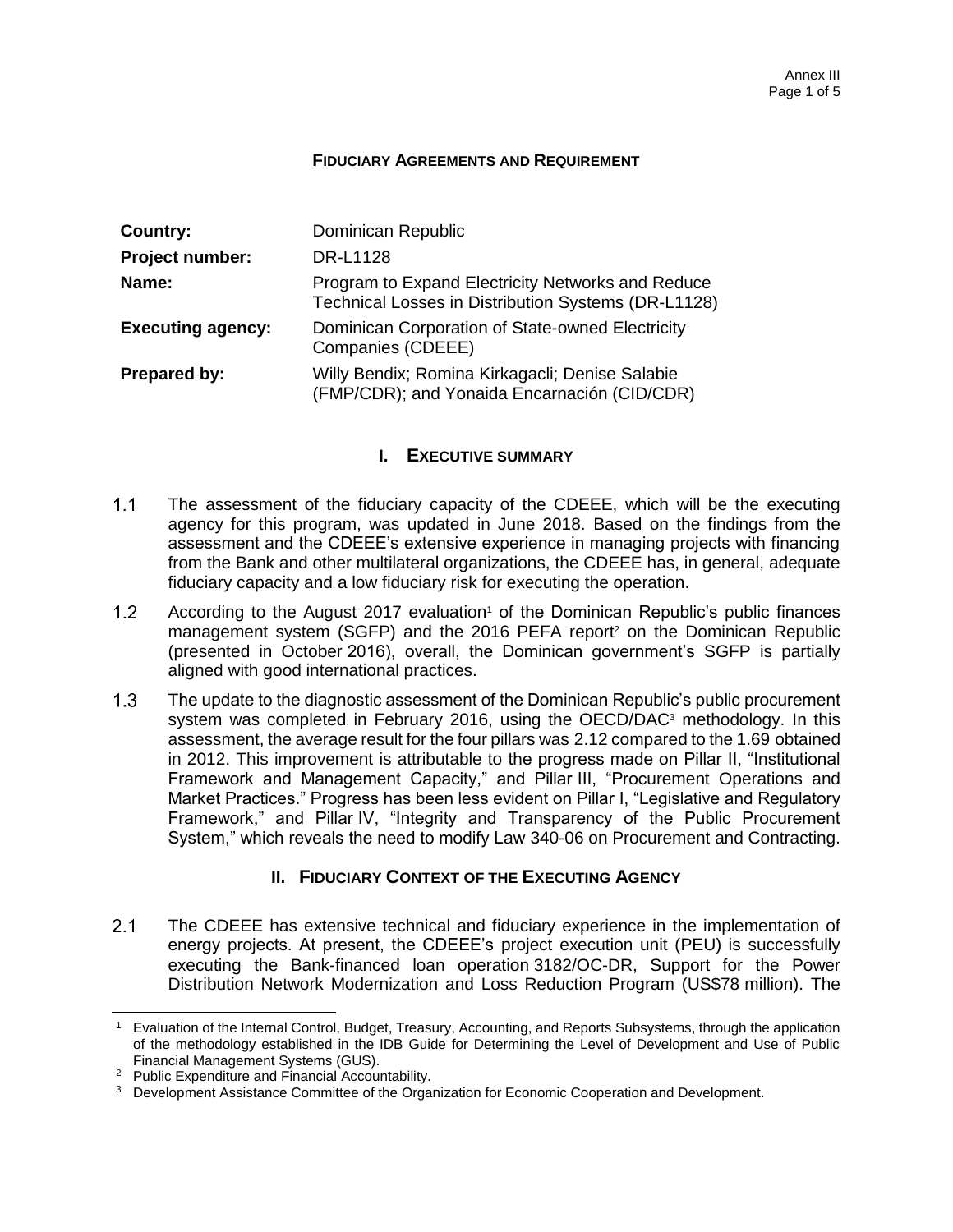PEU also has prior experience managing other projects financed by the Bank and other multilateral development organizations. For instance, the CDEEE executed operation 2042/OC-DR, Loss Reduction and Business Improvement Program (PRPMC), in support of the electricity sector and the rehabilitation of the electric power distribution companies (US\$152.1 million). This program was financed through several loans signed by the Dominican government with the World Bank,<sup>4</sup> the Fund for International Development of the Organization of the Petroleum Exporting Companies,<sup>5</sup> the IDB,<sup>6</sup> and the local counterpart. The programs successfully adhered to Bank policies and implemented internal control procedures that made it possible to achieve the objectives.

# **III. FIDUCIARY RISK EVALUATION AND MITIGATION MEASURES**

3.1 It follows from Bank experience during execution of the loans and from the findings obtained from the Institutional Capacity Assessment System update to the assessment of the CDEEE PEU's fiduciary capacity that the fiduciary risk of program execution is low.

# **IV. CONSIDERATIONS FOR SPECIAL PROVISIONS OF CONTRACTS**

 $4.1$ The following agreements and requirements should be included in the special provisions of the contract:

#### A. **Special contractual conditions precedent to the first disbursement**

a. The borrower, represented by the Ministry of Finance, the CDEEE, and EDESUR will have signed a fund transfer agreement, which will have entered into effect. This agreement will include the terms under which loan proceeds are to be transferred and the other program execution obligations of each party.

#### В. **Special contractual conditions for execution**

- a. **Exchange rate agreed upon with the executing agency for accountability.** For the purpose of determining the equivalence of expenses incurred in local currency as charges against the local counterpart or of reimbursements for expenses charged against the loan, the agreed-upon exchange rate will be the one in effect on the date that the borrower, the executing agency, or any other individual or legal entity given the power to incur expenses, makes the respective payments to the contractor, vendor, or beneficiary.
- b. **Audited financial statements and other reports.** During program execution the executing agency will submit:
	- (i) annually, the program's audited financial statements, no more than 120 days after the close of each fiscal year;
	- (ii) at the first six months of every year, the respective unaudited financial execution report, within the 60 days after the close of the six-month period.
	- (iii) at program closing, the program's final audited financial statements, no more than 120 days after the date of the last disbursement.

 4 International Bank for Reconstruction and Development project P089866 in the amount of US\$42 million.

<sup>5</sup> Loan contract 1281/OP-DR in the amount of US\$30 million (operation administered by the Bank).

<sup>6</sup> Operation DR-L1026, under loan contract 2042/OC-DR in the amount of US\$40 million.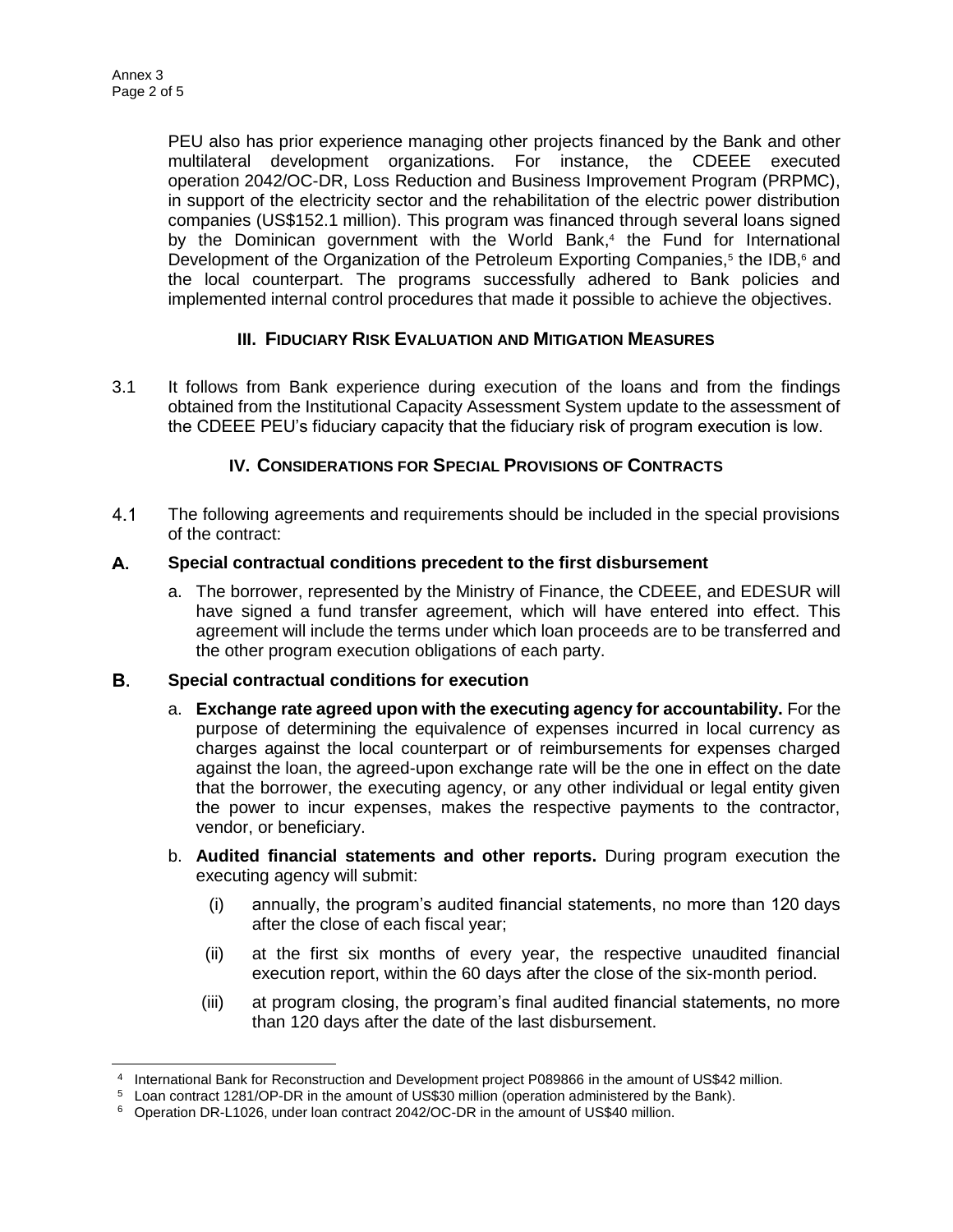### **V. AGREEMENTS AND REQUIREMENTS FOR PROCUREMENT EXECUTION**

- $5.1$ **Procurement execution.** The initial procurement plan will be for the first 18 months and the PEU will update it annually or as necessary for the duration of the program.
- $5.2$ **Procurement of works, goods, and nonconsulting services (procurement policy GN-2349-9).**<sup>7</sup> Under this category, procurement processes subject to international competitive bidding (ICB) and limited international bidding (LIB) will be executed using the standard bidding documents issued by the Bank; and procurement processes subject to national competitive bidding (NCB) will be executed using the national bidding documents agreed upon with the Bank (or satisfactory to the Bank). With regard to the Bank, the program's sector specialist is responsible for reviewing/approving the technical specifications, which must be available prior to preparation of the bidding processes.
- $5.3$ **Selection and contracting of consultants (procurement policy GN-2350-9).** Regardless of the contract amount, consulting services contracts will be executed using the standard request for proposals issued by the Bank. With regard to the Bank, the program's sector specialist or team leader is responsible for reviewing/approving the terms of reference for contracting services.
- $5.4$ **Selection of individual consultants.** Contracting will be based on the comparison of at least three candidates' qualifications for performing the work. When the situation so warrants, notices will be published in the local or international press or at United Nations Development Business in order to obtain background on qualified consultants. With regard to the Bank, the program's sector specialist is responsible for reviewing/approving the terms of reference for contracting services.
- $5.5$ **Procurement planning.** The CDEEE will publish the procurement plan in the Procurement Plan Execution System (SEPA) and will update it at least annually or as required to reflect actual program execution needs and progress made.
- 5.6 **Domestic preference.** For the execution of this operation, domestic preference will not be included in procurement procedures.
- $5.7$ **Threshold amounts.** The thresholds for international competitive bidding and for the shortlist of international consultants will be made available to the executing agency on the Bank's [procurement page.](http://www.iadb.org/procurement) The selection method will be determined in accordance with the complexity and characteristics of the procurement or contract, which will be reflected in the procurement plan approved by the Bank.

|                  | <b>Works</b>              |                 |            | <b>Goods</b>           | <b>Consulting services</b> |                                                   |                                      |
|------------------|---------------------------|-----------------|------------|------------------------|----------------------------|---------------------------------------------------|--------------------------------------|
| <b>ICB</b>       | <b>NCB</b>                | <b>Shopping</b> | <b>ICB</b> | <b>NCB</b>             | <b>Shopping</b>            | <b>International</b><br>advertising<br>consulting | <b>Shortlist</b><br>100%<br>national |
| $\geq 3,000,000$ | $<$ 3,000,000<br>>250,000 | $<$ 250,000     | >250,000   | $<$ 250,000<br>>50,000 | < 50.000                   | >200,000                                          | $<$ 200,000                          |

|  |  | Table V-1. Table of thresholds for ICB and international shortlist (US\$) |  |  |  |  |
|--|--|---------------------------------------------------------------------------|--|--|--|--|
|--|--|---------------------------------------------------------------------------|--|--|--|--|

 $\overline{a}$ 

<sup>7</sup> Policies for the Procurement of Goods and Works Financed by the Inter-American Development Bank (document GN-2349-9), paragraph 1.1: Nonconsulting services are treated as goods.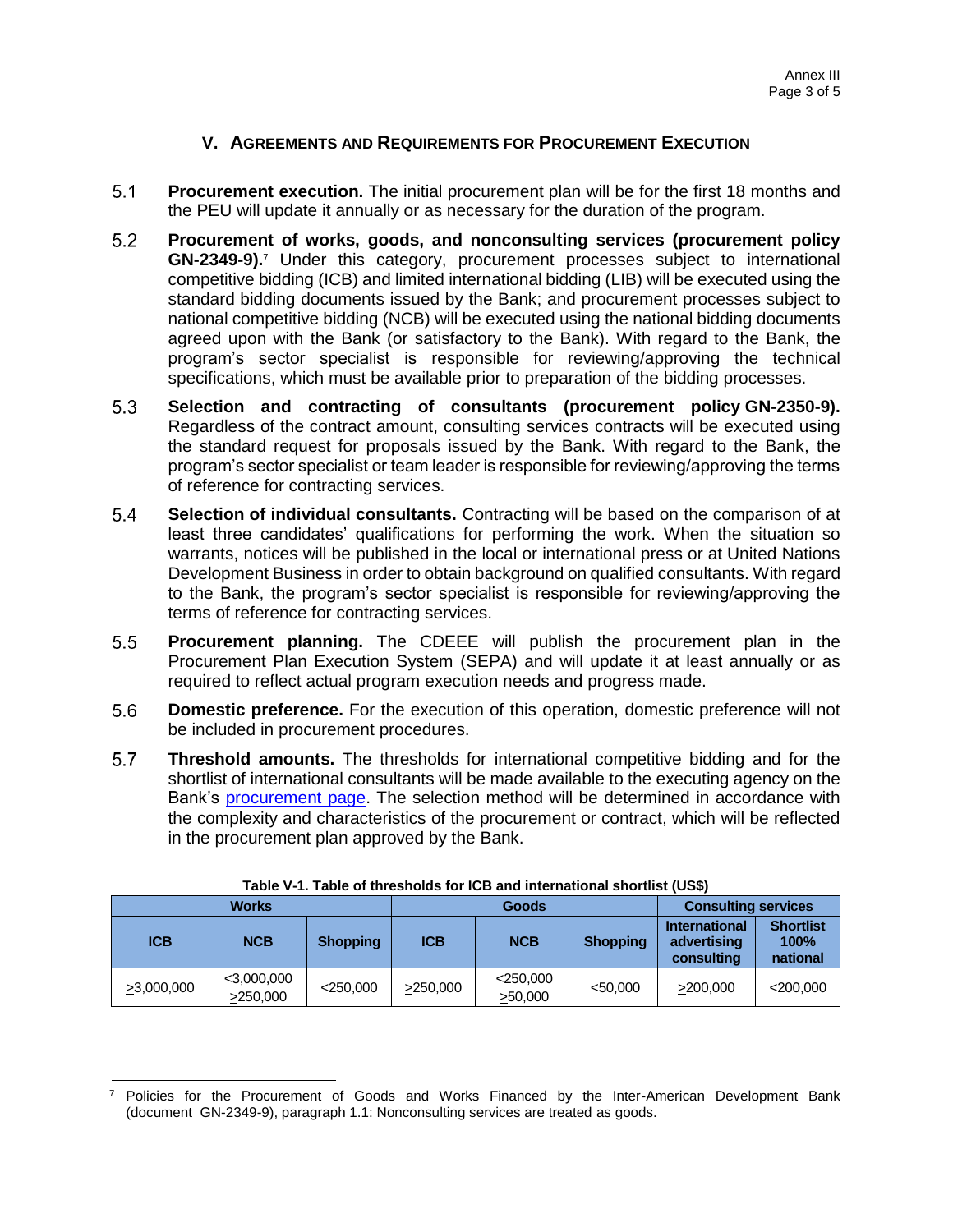5.8 **Major procurement processes.** The CDEEE will be responsible for preparing the procurement plan with assistance from the executing agency, which will ensure that procedures are appropriate according to the Bank's procurement policies. To that end, it will issue an expert opinion for consideration by the sector specialist/project team leader. The main procurement processes planned for this operation are listed below:

| <b>Activity</b>                                                                                                                                                      | <b>Type of</b><br><b>process</b> | <b>Estimated</b><br>amount<br>(US\$000) |
|----------------------------------------------------------------------------------------------------------------------------------------------------------------------|----------------------------------|-----------------------------------------|
| <b>Works</b>                                                                                                                                                         |                                  |                                         |
| Construction, supply and installation, and civil works for the<br>new substations and the adaptation of existing substations                                         | <b>ICB</b>                       | 57,396                                  |
| Rehabilitation and expansion of associated networks (new<br>and existing substations); supply and installation of<br>remotely controlled reclosers and master meters | <b>ICB</b>                       | 89,600                                  |
| <b>Firms</b>                                                                                                                                                         |                                  |                                         |
| Supervision of construction and rehabilitation works                                                                                                                 | <b>OCBS</b>                      | 2,900                                   |

|  | Table V-2. Major procurement processes |
|--|----------------------------------------|
|--|----------------------------------------|

\*To access the procurement plan for the first 18 months, se[e procurement plan.](http://idbdocs.iadb.org/wsdocs/getDocument.aspx?DOCNUM=EZSHARE-1070525477-25)

- 5.9 **Procurement supervision.** Contracts subject to Bank ex post review will be specified in the procurement plan, based on the fiduciary risk level identified for the program. Bank ex post review visits will be made at least once every 12 months. Ex post review reports will include at least one physical inspection visit, where applicable.
- $5.10$ **Records and files.** The files must be kept at the CDEEE's offices and under appropriate security conditions.

### **VI. FINANCIAL MANAGEMENT AGREEMENTS**

- $6.1$ **Programming and budget.** As an autonomous State-owned entity, the CDEEE receives budget transfers for the sector from the Ministry of Finance to cover its investment plan and subsidies. The program's required counterpart contributions are allocated from these funds. The Financial Analysis Unit periodically sends financial reports on the program's budget execution to the Ministry of Finance, which subsequently validates them with the PEU. In this context, the executing agency will be responsible for ensuring that the budget allocations for the program are consistent with the execution plan and the operating plans agreed upon with the Bank. The Bank's planning instruments (project execution plan, annual work plan, and procurement plan) will be used in program execution.
- $6.2$ **Accounting and information systems.** Through the PEU, the executing agency will use the UEPEX/SIGEF accounting/finance and budget control system to process and record accounting transactions, perform budget control, and generate the required financial reports, pursuant to Bank policy and regulations. Cash-basis accounting will be used for the program.
- 6.3 **Disbursements and cash flow.** The principal disbursement modality to be used for the program will be the advance of funds, based on financial planning for up to six months. Subsequent advances may be disbursed once 80% of the cumulative balance pending justification has been submitted to and accepted by the Bank. The disbursements will be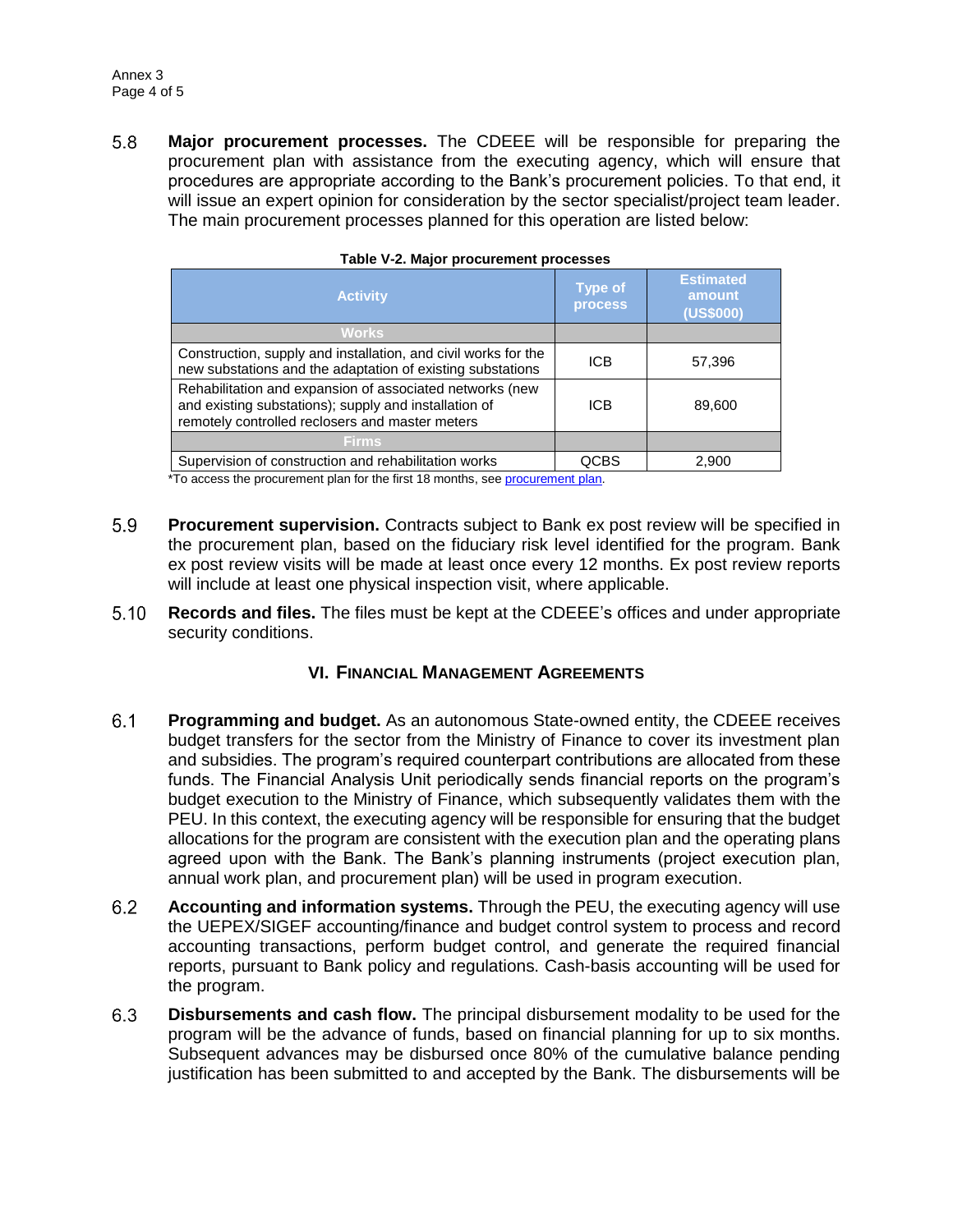deposited in special bank accounts in the program's name, opened by the borrower at the Central Bank and the National Treasury.

- **Internal control and internal auditing.** The Office of the Comptroller General of the  $6.4$ Dominican Republic<sup>8</sup> is in charge of the government's internal auditing function. However, the CDEEE has its own internal auditing division, which conducts ex post control procedures and evaluations of internal control processes and transaction payments in Bank-financed programs.
- $6.5$ **External control and reports.** The program will have to contract the services of independent auditing firms for the program's external financial audits. External audits will be conducted pursuant to the terms of reference previously agreed upon with the Bank and in accordance with the requirements of the applicable Bank policies and procedures. Program auditing costs will be financed with the loan proceeds.
- 6.6 **Financial supervision plan.** The staff members responsible for program coordination and financial management at the CDEEE's PEU have solid and proven experience managing Bank-financed operations. In view of this fact, financial supervision will be performed through inspection visits and ex post review, during which the originally established fiduciary risk will be assessed through ongoing dialogue and communication and through the external auditors.
- $6.7$ **Execution mechanism.** The program executing agency is the CDEEE. The program will be implemented through the PEU, with technical support from EDESUR, which will coordinate, supervise, and report implementation outcomes. EDESUR is responsible for the design, technical specifications, and supervision of the works.
- $6.8$ The PEU reports directly to the Office of the Executive Vice President of the CDEEE. It will coordinate all program-related activities with the CDEEE and EDESUR, and will serve as the direct contact with the IDB. The PEU will manage the administrative, procurement, and financial aspects using the existing monitoring, procurement, financial, budget, and filing systems, which are acceptable to the IDB. The PEU will be responsible for preparing the bidding documents and for fully managing the procurement processes, including preparing the installation and supply contracts. EDESUR and the PEU will also be jointly responsible for evaluating the contract proposals and assignment recommendations.

 $\overline{a}$ 

<sup>8</sup> See Law 10-07, on the National Internal Control System and its "Implementing Regulations," and Presidential Decree 121-01.